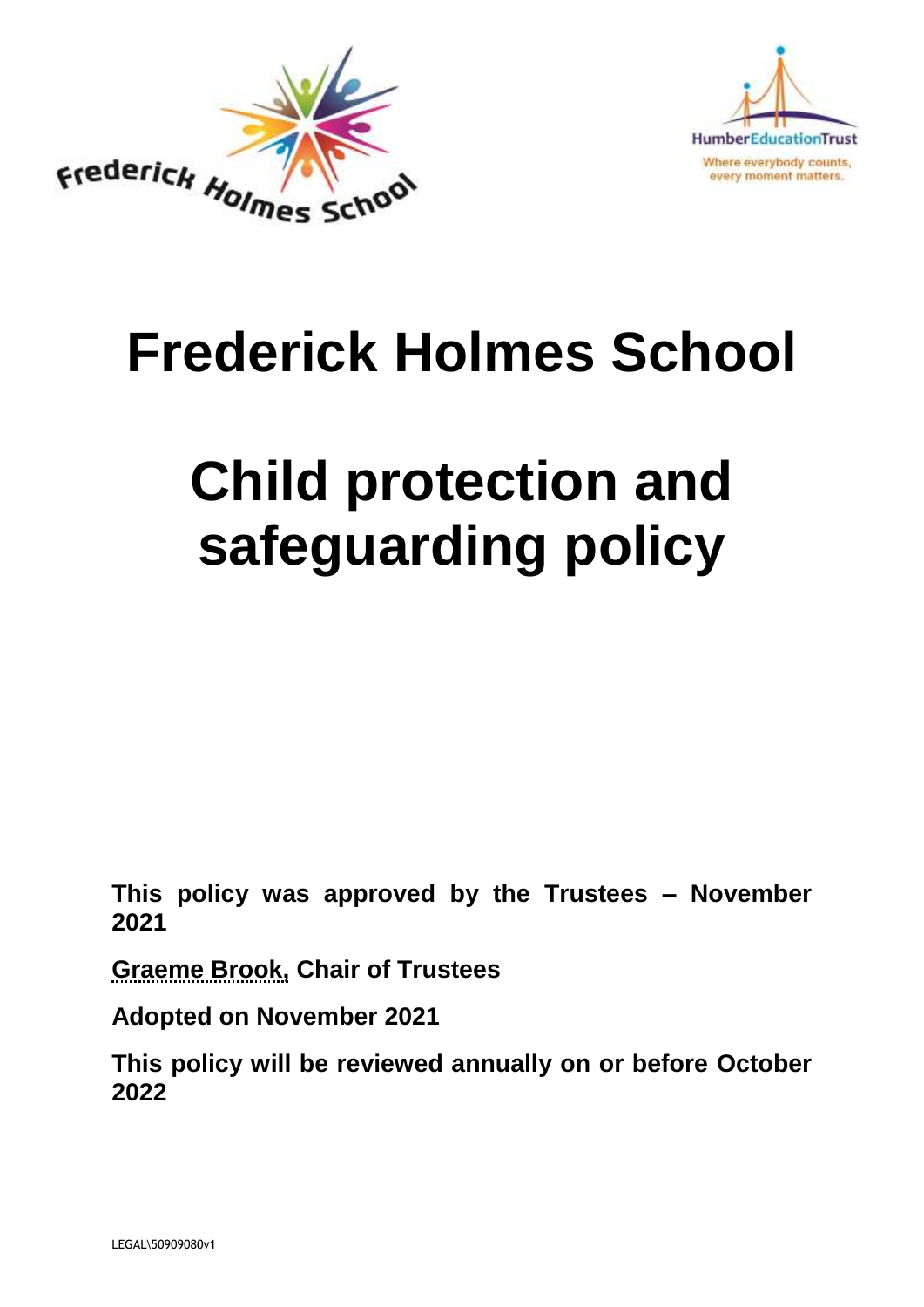# **1 Our strong safeguarding culture**

### **1.1 Why it is important**

- 1.1.1 Safeguarding is everyone's responsibility and it is the duty of the school/trust to safeguard and promote the welfare of children. This is our core safeguarding principle.
- 1.1.2 In adhering to this principle we focus on providing a safe and welcoming environment for all of our children regardless of age, ability, culture, race, language, religion, gender identity or sexual identity. All of our children have equal rights to support and protection.
- 1.1.3 One of the cornerstones of our safeguarding culture is this policy and the procedures contained within it. This policy applies to all staff, volunteers and governors, all of whom are trained upon its contents and on their safeguarding duties. We update this policy at least annually to reflect changes to law and guidance and best practice.
- 1.1.4 This policy should be read alongside our other safeguarding policies, which are set out in Appendix Two.

### **1.2 What it means for our pupils**

- 1.2.1 We work with our local safeguarding partners to promote the welfare of children and protect them from harm. This includes providing a co-ordinated offer of early help when additional needs of children are identified and contributing to interagency plans which provide additional support to the child.
- 1.2.2 All of our staff have an equal responsibility to act on any suspicion or disclosure that may indicate that a child is at risk of harm. Any pupils or staff involved in child protection or safeguarding issue will receive appropriate support.
- 1.2.3 Our strong safeguarding culture ensures that we treat all pupils with respect and involve them in decisions that affect them. We encourage positive, respectful and safe behaviour among pupils and we set a good example by conducting ourselves appropriately.
- 1.2.4 Identifying safeguarding and child protection concerns often begin with recognising changes in pupils' behaviour and knowing that these changes may be signs of abuse, neglect or exploitation. Challenging behaviour may be an indicator of abuse.
- 1.2.5 All of our staff will reassure children that their concerns and disclosures will be taken seriously and that they will be supported and kept safe.
- 1.2.6 All of our staff will put **the child's best interests first** and ensure children's wishes and feelings are considered when managing child protection issues. All of our staff will ensure children do not feel that they are creating a problem by raising a concern.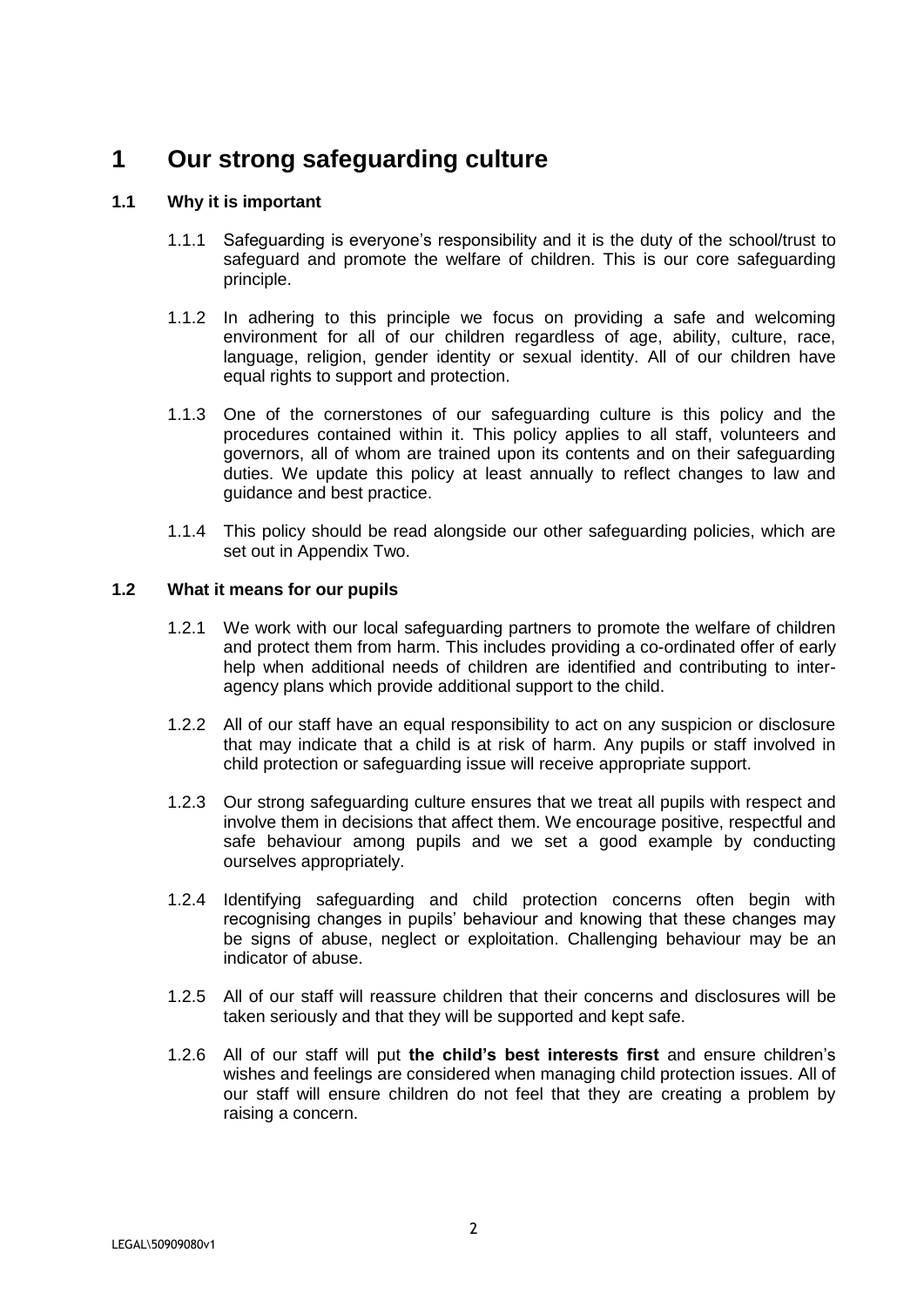### **2 Safeguarding legislation and guidance**

The following safeguarding legislation and guidance has been considered when drafting this policy:

- Keeping Children Safe in Education (2021)
- Working Together to Safeguarding Children (2018)
- What to do if you're worried a child is being abused (2015)
- The Teacher Standards 2012
- The Safeguarding Vulnerable Groups Act 2006
- Section 157 of the Education Act 2002
- The Education (Independent School Standards) Regulations 2014
- The Domestic Abuse Act 2021

### **Roles and responsibilities**

#### **The Designated Safeguarding Lead (DSL) is:**

Jim Weller

Contact details: email: [jweller@frederickholmes.het.academy](mailto:jweller@frederickholmes.het.academy) 

Tel: 01482 804766

#### **The deputy DSL(s) is/are:**

Helen Maddison

Contact details: email: [hmaddison@frederickholmes.het.academy](mailto:hmaddison@frederickholmes.het.academy) 

Tel: 01482 804766

#### **The safeguarding governor is:**

Jamie Lewis

Contact details: email: [jlewis@frederickholmes.het.academy](mailto:jlewis@frederickholmes.het.academy)

Tel: 01482 804766

#### **The headteacher is:**

Helen Maddison

Contact details: email: [hmaddison@frederickholmes.het.academy](mailto:hmaddison@frederickholmes.het.academy) Tel: 01482 804766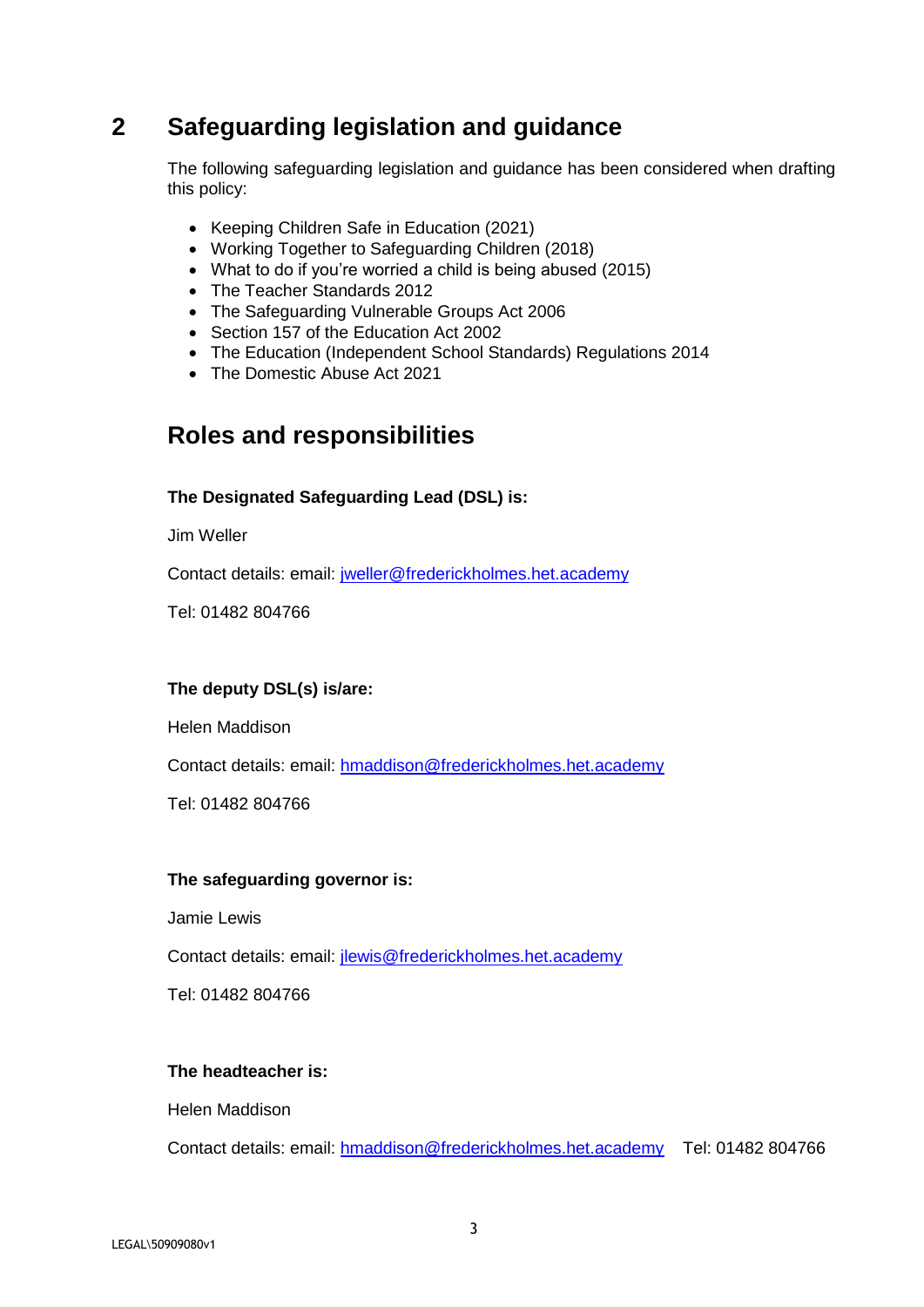### **2.1 The Designated Safeguarding Lead (DSL):**

The designated safeguarding lead takes **lead responsibility** for safeguarding and child protection (including online safety) in the school. The DSL duties include:

- ensuring child protection policies are known, understood and used appropriately by staff
- working with the board of trustees and local governing body to ensure that the Trust's child protection policies are reviewed annually and that the procedures are reviewed regularly
- acting as a source of support, advice and expertise for all staff on child protection and safeguarding matters
- acting as a point of contact with the three safeguarding partners
- making and managing referrals to children's social care, the police, or other agencies
- taking part in strategy discussions and inter-agency meetings
- liaising with the "case manager" and the designated officer(s) at the local authority if allegations are made against staff
- making staff aware of training courses and the latest local safeguarding arrangements available through the local safeguarding partner arrangements
- transferring the child protection file to a child's new school

### **2.2 The deputy Designated Safeguarding Lead(s):**

Our Deputy DSL(s) is/are trained to the same level as the DSL and support(s) the DSL with safeguarding matters on a day to day basis. The ultimate lead responsibility for child protection remains with the DSL.

### **2.3 The safeguarding governor**

- 2.3.1 The role of the safeguarding governor is to provide support and challenge to the DSL and the leadership of the school on how they manage safeguarding so that the safety and wellbeing of the children can continuously improve. The role includes:
	- understanding the requirements of the Governance Handbook and Keeping Children Safe in Education 2021
	- supporting and challenging the DSL on the standards of safeguarding at the school
	- confirming that consistent and compliant safeguarding practice takes place across the school
- 2.3.2 The DSL and the safeguarding governor meet on a regular basis to discuss safeguarding issues and to agree steps to continuously improve safeguarding practices in the school.

#### **2.4 The head teacher**

The Head teacher will ensure that the DSL is a member of the school's leadership team and their role of DSL will be explicit in their job description. The Head teacher will ensure that the DSL will have the appropriate authority and be given the time, funding, training,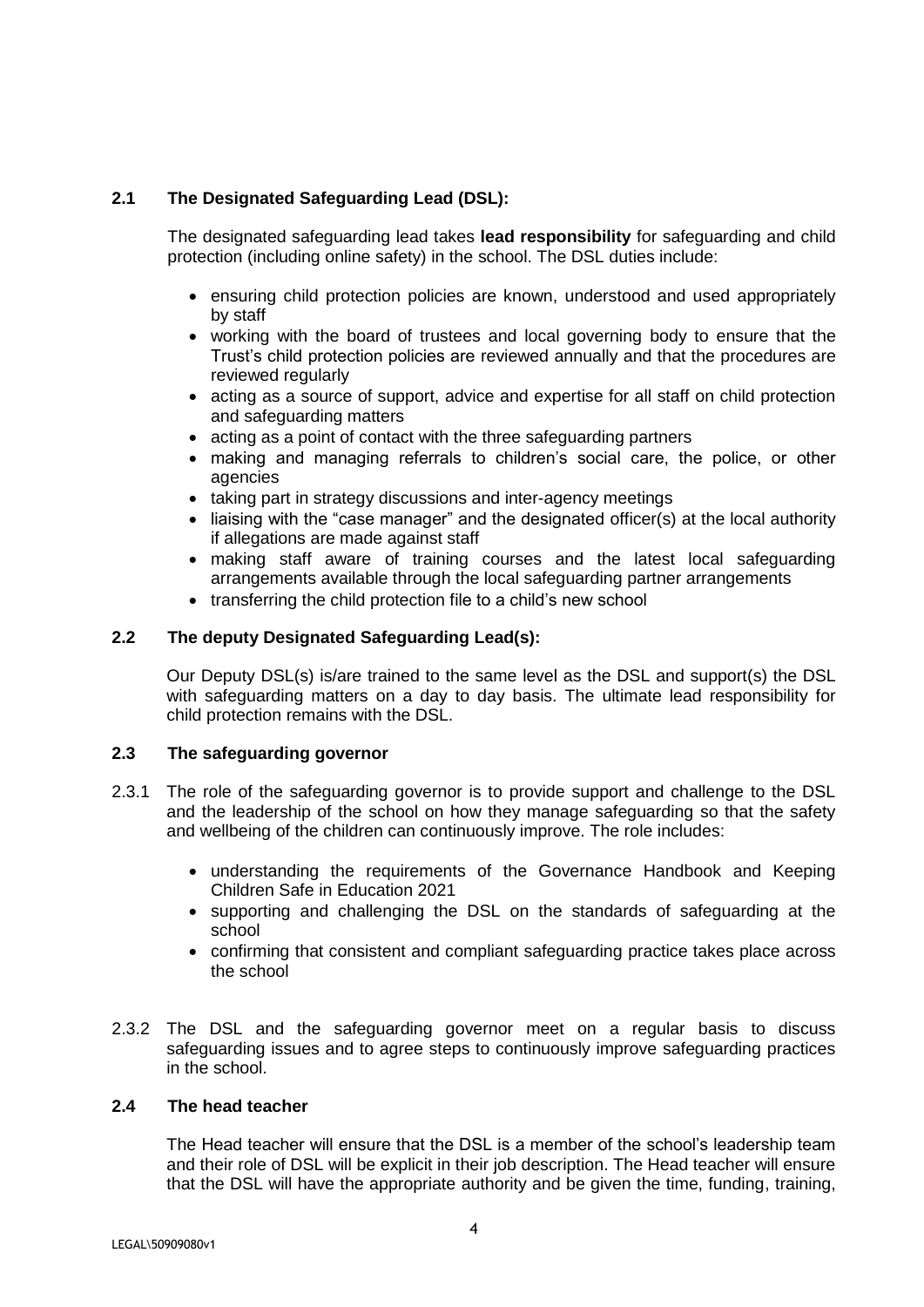resources and support to provide advice and support to other staff on child welfare and child protection matters, to take part in strategy discussions and interagency meetings – and/or to support other staff to do so – and to contribute to the assessment of children. The DSL's lead responsibility will not be delegated.

### **2.5 Humber Education Trust**

- 2.5.1 Humber Education Trust board will ensure structures are in place so all children and young people are safeguarded across the Trust. Humber Education Trust (HET) has a safeguarding trustee, **Paul Brown**. Oversight of safeguarding effectiveness across the Trust sits with the Trust Board's Audit & Risk Committee.
- 2.5.2 Humber Education Trust (HET) has trust-wide Safeguarding Lead, **Kirsten Bradley**. The HET Safeguarding Lead is responsible for developing overarching safeguarding policies, monitoring and reporting on safeguarding arrangements in all schools and leading the DSL network group.

### **3 Children who may be particularly vulnerable**

Some children are at greater risk of abuse. This increased risk can be caused by many factors including social exclusion, isolation, discrimination and prejudice. To ensure that all of our pupils receive equal protection, we give special consideration to children who:

- are vulnerable because of their race, ethnicity, religion, disability, gender identity or sexuality
- are vulnerable to being bullied, or engaging in bullying
- are at risk of sexual exploitation, forced marriage, female genital mutilation, or being drawn into extremism
- live in chaotic or unsupportive home situations
- live transient lifestyles or live away from home or in temporary accommodation
- are affected by parental substance abuse, domestic violence or parental mental health needs
- do not have English as a first language

### **4 Children with special educational needs and disabilities**

- 4.1 Children with special educational needs (SEN) and disabilities can face additional safeguarding challenges. Additional barriers can exist when recognising abuse and neglect in this group of children, which can include:
	- assumptions that indicators of possible abuse such as behaviour, mood and injury relate to the child's disability without further exploration;
	- being more prone to peer group isolation than other children;
	- the potential for children with SEN and disabilities being disproportionally impacted by behaviours such as bullying, without outwardly showing any signs; and
	- communication barriers and difficulties in overcoming these barriers.
- 4.2 Our staff are trained to be aware of and identify these additional barriers to ensure this group of children are appropriately safeguarded.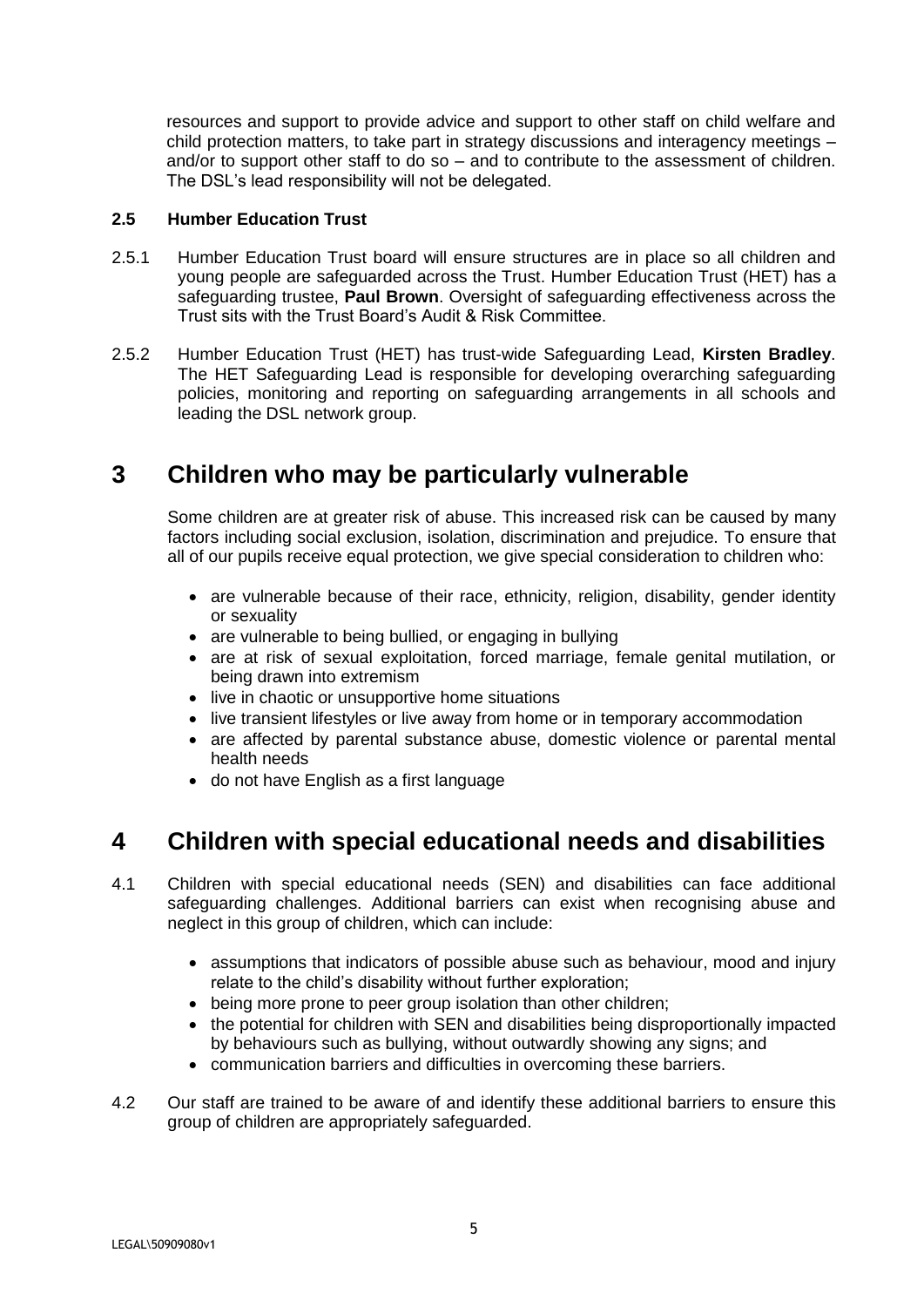### **5 Children missing education**

- 5.1 Children missing education, particularly repeatedly, can be an indicator of abuse and neglect, including sexual abuse or exploitation, child criminal exploitation, mental health problems, risk of travelling to conflict zones, risk of female genital mutilation or risk of forced marriage. Our staff are alert to these risks.
- 5.2 We closely monitor attendance, absence and exclusions and our DSL will take appropriate action including notifying the local authority, particularly where children go missing on repeated occasions and/or are missing for periods during the school day.

### **6 Mental health**

- 6.1 Schools have an important role to play in supporting the mental health and wellbeing of their pupils.
- 6.2 All staff are aware that mental health problems can be an indicator that a child has suffered or is at risk of suffering abuse, neglect or exploitation. Staff are also aware that where children have suffered adverse childhood experiences those experiences can impact on their mental health, behaviour and education.
- 6.3 Where staff are concerned that a child's mental health is also a safeguarding concern, they will discuss it with the DSL or a deputy.

### **7 Peer on peer abuse**

- 7.1 Peer on peer abuse children harming other children is unacceptable and will be taken seriously; it will not be tolerated or passed off as 'banter', 'just having a laugh', 'part of growing up' or 'boys being boys'. It is more likely that boys will be perpetrators of peer on peer abuse and girls, victims, but allegations will be dealt with in the same manner, regardless of whether they are made by boys or girls.
- 7.2 All staff should be clear about the school's policy and procedures for addressing peer on peer abuse.
- 7.3 Peer on peer abuse can take many forms, including:
	- **physical abuse** such as shaking, hitting, biting, kicking or hair pulling
	- **bullying,** including cyberbullying, prejudice-based and discriminatory bullying
	- **sexual violence and harassment** such as rape and sexual assault or sexual comments and inappropriate sexual language, remarks or jokes
	- **causing someone to engage in sexual activity without consent,** such as forcing someone to strip, touch themselves sexually, or to engage in sexual activity with a third party
	- **upskirting**, which involves taking a picture under a person's clothing without their knowledge for the purposes of sexual gratification or to cause humiliation, distress or alarm
	- **consensual and non-consensual sharing of nude and semi-nude images and/or videos (also known as sexting or youth produced sexual imagery**) including pressuring others to share sexual content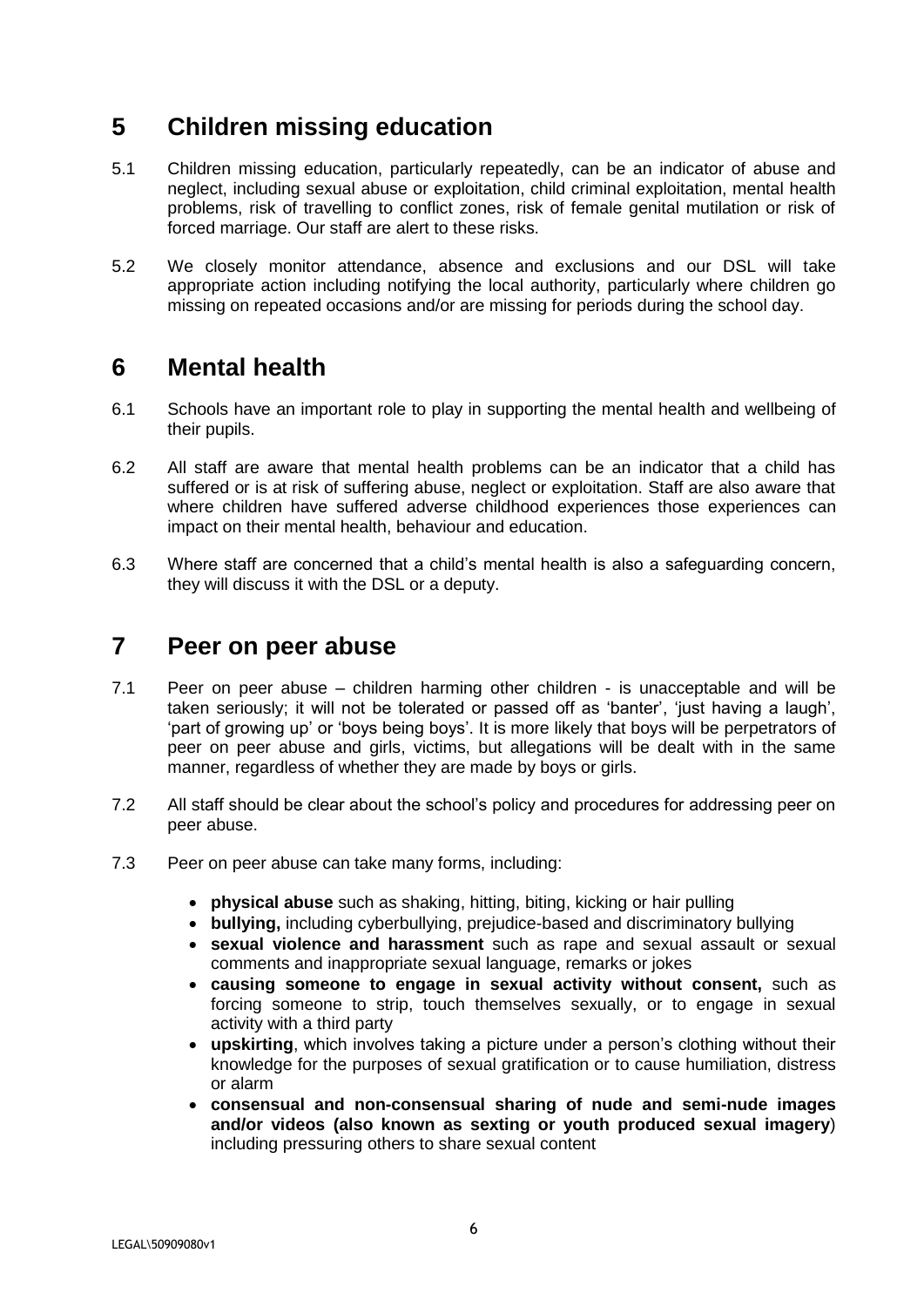- **abuse in intimate personal relationships between peers (also known as teenage relationship abuse)** - such as a pattern of actual or threatened acts of physical, sexual or emotional abuse
- **initiation/hazing** used to induct newcomers into sports teams or school groups by subjecting them to potentially humiliating or abusing trials with the aim of creating a bond
- 7.4 Different gender issues can be prevalent when dealing with peer on peer abuse, for example girls being sexually touched/assaulted or boys being subject to initiation/hazing type violence.
- 7.5 All staff recognise that that even if there are no reported cases of peer on peer abuse, such abuse may still be taking place but is not being reported.

### **8 Minimising risk**

We take the following steps to minimise or prevent the risk of peer on peer abuse:

- Promoting an open and honest environment where children feel safe and confident to share their concerns and worries
- Using assemblies to outline acceptable and unacceptable behaviour
- Using RSE and PSHE to educate and reinforce our messages through stories, role play, current affairs and other suitable activities
- Ensuring that the school is well supervised, especially in areas where children might be vulnerable.

### **9 Investigating allegations**

- 10.1 All allegations of peer on peer abuse should be passed to the DSL immediately who will investigate and manage the allegation as follows:
	- **Gather information -** children and staff will be spoken with immediately to gather relevant information.
	- **Decide on action -** if it is believed that any child is at risk of significant harm, a referral will be made to children's social care. The DSL will then work with children's social care to decide on next steps, which may include contacting the police. In other cases, we may follow our behaviour policy alongside this Child Protection Policy.
	- **Inform parents -** we will usually discuss concerns with the parents. However, our focus is the safety and wellbeing of the pupil and so if the school believes that notifying parents could increase the risk to a child or exacerbate the problem, advice will first be sought from children's social care and/or the police before parents are contacted.
	- **Recorded**  all concerns, discussions and decisions made, and the reasons for those decisions will be recorded in writing, kept confidential and stored securely on the school's child protection and safeguarding systems and/or in the child's separate child protection file. The record will include a clear and comprehensive summary of the concern, details of how the concern was followed up and resolved, and a note of the action taken, decisions reached and the outcome.
- 9.2 Where allegations of a sexual nature are made, the school will follow the statutory guidance set out in Part 5 of Keeping Children Safe in Education 2021.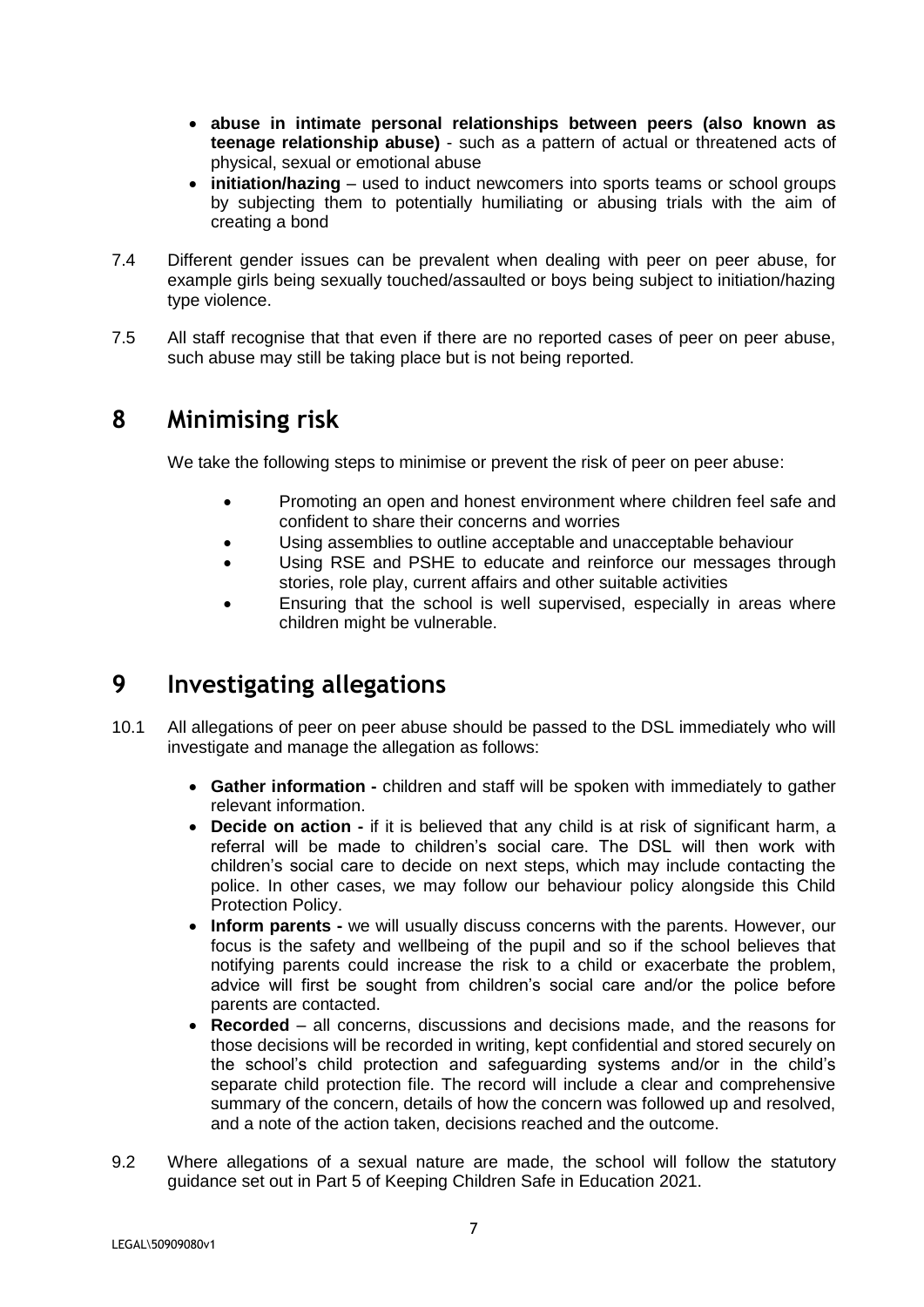- 9.3 Children can report allegations or concerns of peer on peer abuse to any staff member and that staff member will pass on the allegation to the DSL in accordance with this policy. To ensure children can report their concerns easily, the school has the following system in place for children to confidently report abuse:
	- Staff are trained in how to promote a culture in the school where children feel confident and able to share any concerns / worries they may have.
	- Children are taught with whom and how they can share any concerns they have and know that that they will be listened to and taken seriously.

### **10 Supporting those involved**

- 10.2 The support required for the pupil who has been harmed will depend on their particular circumstance and the nature of the abuse. The support we provide could include counselling and mentoring or some restorative justice work.
- 10.2 Support may also be required for the pupil that caused harm. We will seek to understand why the pupil acted in this way and consider what support may be required to help the pupil and/or change behaviours. The consequences for the harm caused or intended will be addressed.

### **11 Serious violence**

- 11.1 All staff are made aware of indicators that children are at risk from or are involved with serious violent crime. These include increased absence, a change in friendships or relationships with older individuals or groups, a significant decline in performance, signs of self-harm or a significant change in wellbeing, or signs of assault or unexplained injuries. Unexplained gifts could also indicate that children have been approached by or are involved with individuals associated with criminal gangs.
- 11.2 All staff are made aware of the range of risk factors which increase the likelihood of involvement in serious violence, such as being male, having been frequently absent or permanently excluded from school, having experienced maltreatment and having been involved in offending, such as theft or robbery.

### **12 Child Criminal Exploitation (CCE) and Child Sexual Exploitation (CSE)**

- 12.1 Both CCE and CSE are forms of abuse and both occur where an individual or group takes advantage of an imbalance of power to coerce, manipulate or deceive a child into taking part in sexual or criminal activity in exchange for something the victim needs or wants, and/or for the financial advantage or increased status of the perpetrator or facilitator and/or through violence or the threat of violence. This power imbalance can be due to a range of factors, including:
	- Age
	- Gender
	- Sexual identity
	- Cognitive ability
	- Physical strength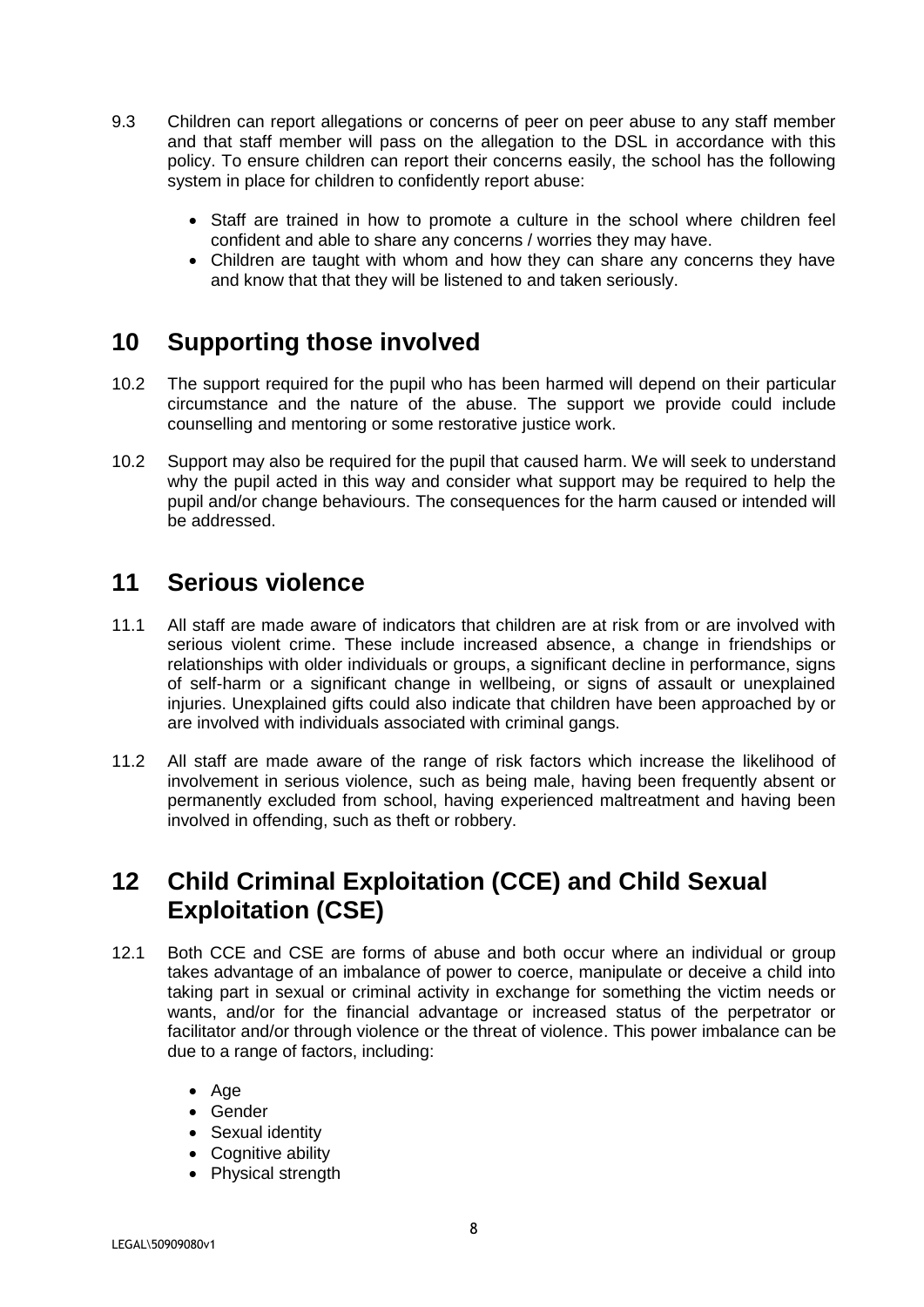- Status
- Access to economic or other resources
- 12.2 The abuse can be perpetrated by individuals or groups, males or females, and children or adults. They can be one-off occurrences or a series of incidents over time and may or may not involve force or violence. Exploitation can be physical and take place online.

### **12.3 Child Criminal Exploitation (CCE)**

- 12.3.1 CCE can include children being forced or manipulated into transporting drugs or money through county lines, working in cannabis factories, shoplifting or pickpocketing, being forced or manipulated into committing vehicle crime or threatening/committing serious violence to others.
- 12.3.2 Children can become trapped by this exploitation as perpetrators can threaten victims (and their families) with violence or entrap and coerce them into debt. They may be coerced into carrying weapons such as knives or carry a knife for a sense of protection.
- 12.3.3 Children involved in criminal exploitation often commit crimes themselves. They may still have been criminally exploited even if the activity appears to be something they have agreed or consented to.
- 12.3.4 It is important to note that the experience of girls who are criminally exploited can be very different to that of boys and both boys and girls being criminally exploited may be at higher risk of sexual exploitation.

#### **12.4 CCE Indicators**

**CCE** indicators can include children who:

- appear with unexplained gifts or new possessions
- associate with other young people involved in exploitation
- suffer from changes in emotional well-being
- misuse drugs or alcohol
- go missing for periods of time or regularly return home late
- regularly miss school or education or do not take part in education

### **12.5 Child Sexual Exploitation (CSE)**

- 12.5.1 CSE is a form of child sexual abuse which may involve physical contact, including assault by penetration (for example, rape or oral sex) or nonpenetrative acts such as masturbation, kissing, rubbing and touching outside clothing. It may include non-contact activities, such as involving children in the production of sexual images, forcing children to look at sexual images or watch sexual activities, encouraging children to behave in sexually inappropriate ways or grooming a child in preparation for abuse.
- 12.5.2 CSE can occur over time or be a one-off occurrence and may happen without the child's immediate knowledge e.g. through others sharing videos or images of them on social media.
- 12.5.3 CSE can affect any child, who has been coerced into engaging in sexual activities. This includes 16 and 17 year olds who can legally consent to have sex.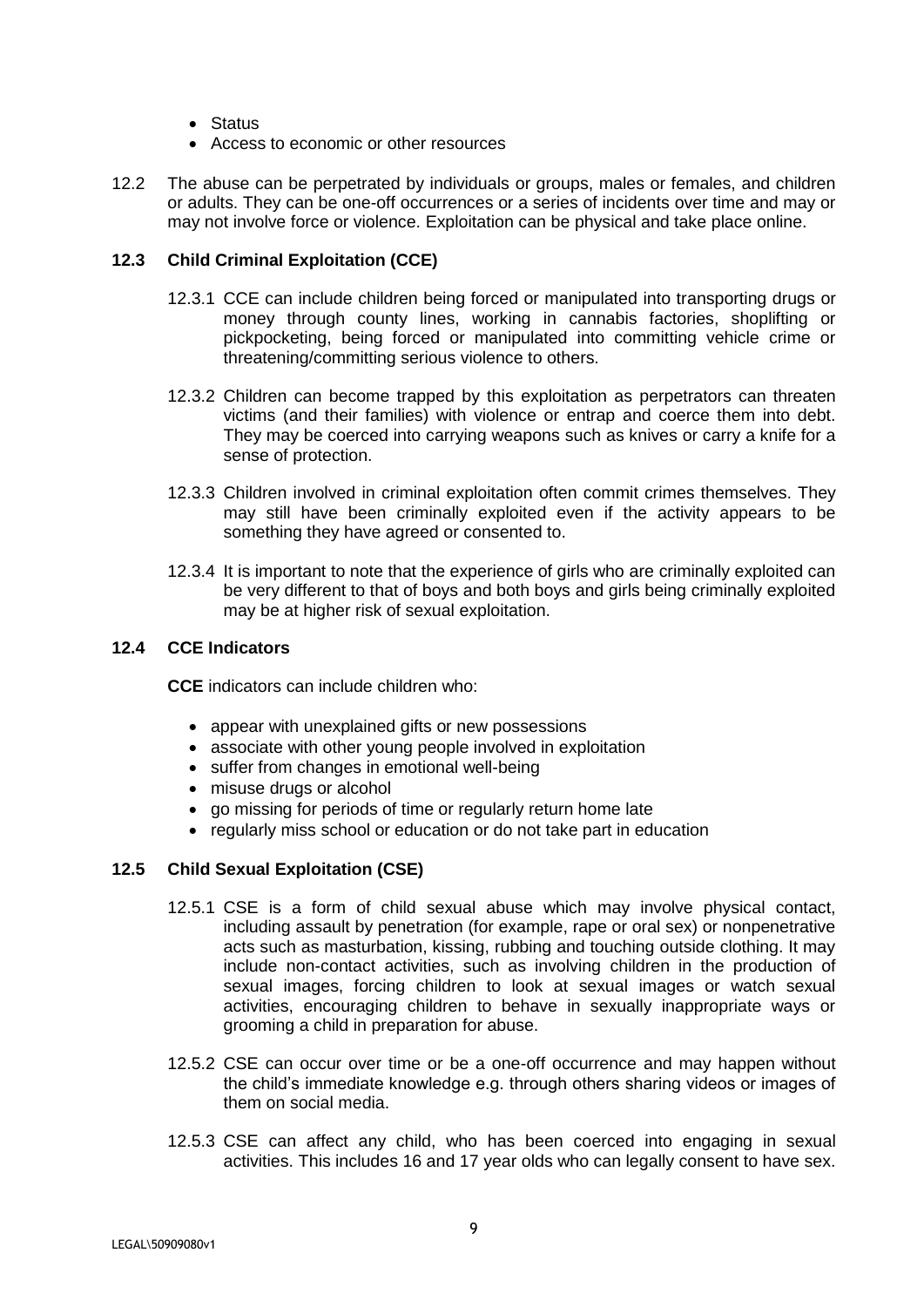Some children may not realise they are being exploited e.g. they believe they are in a genuine romantic relationship.

12.5.4 Sexual exploitation is a serious crime and can have a long-lasting adverse impact on a child's physical and emotional health. It may also be linked to child trafficking.

### **12.6 CSE Indicators**

12.6.1 The above indicators can also be indicators of **CSE**, as can children who:

- have older boyfriends
- suffer sexually transmitted infections or become pregnant
- 12.7 We include the risks of criminal and sexual exploitation in our RSE and health education curriculum. It is often the case that the child does not recognise the coercive nature of the exploitative relationship and does not recognise themselves as a victim.
- 12.8 Victims of criminal and sexual exploitation can be boys or girls and it can have an adverse impact on a child's physical and emotional health.
- 12.9 All staff are aware of the indicators that children are at risk of or are experiencing CCE or CSE. All concerns are reported immediately to the DSL. Staff must always act on any concerns that a child is suffering from or is at risk of criminal or sexual exploitation.

### **13 County Lines**

- 13.1 County lines is a term used to describe gangs and organised criminal networks involved in exporting illegal drugs around the country using dedicated mobile phone lines. Children and vulnerable adults are exploited to move, store and sell drugs and money, with offenders often using coercion, intimidation, violence and weapons to ensure compliance of victims.
- 13.2 County lines exploitation can occur where an individual or group takes advantage of an imbalance of power to coerce, manipulate or deceive a child. This power imbalance can be due to the same range of factors set out at paragraph 13.1 of this policy.
- 13.3 Children can be targeted and recruited into county lines in a number of locations, including schools and colleges. Indicators of county lines include those indicators set out at 13.3 and 13.4 of this policy, with the main indicator being missing episodes from home and/or school.
- 13.4 Additional specific indicators that may be present where a child is criminally exploited include children who:
	- go missing and are subsequently found in areas away from home
	- have been the victim or perpetrator of serious violence (e.g. knife crime)
	- are involved in receiving requests for drugs via a phone line, moving drugs, handing over and collecting money for drugs
	- are exposed to techniques such as 'plugging', where drugs are concealed internally to avoid detection
	- are found in accommodation with which they have no connection or in a hotel room where there is drug activity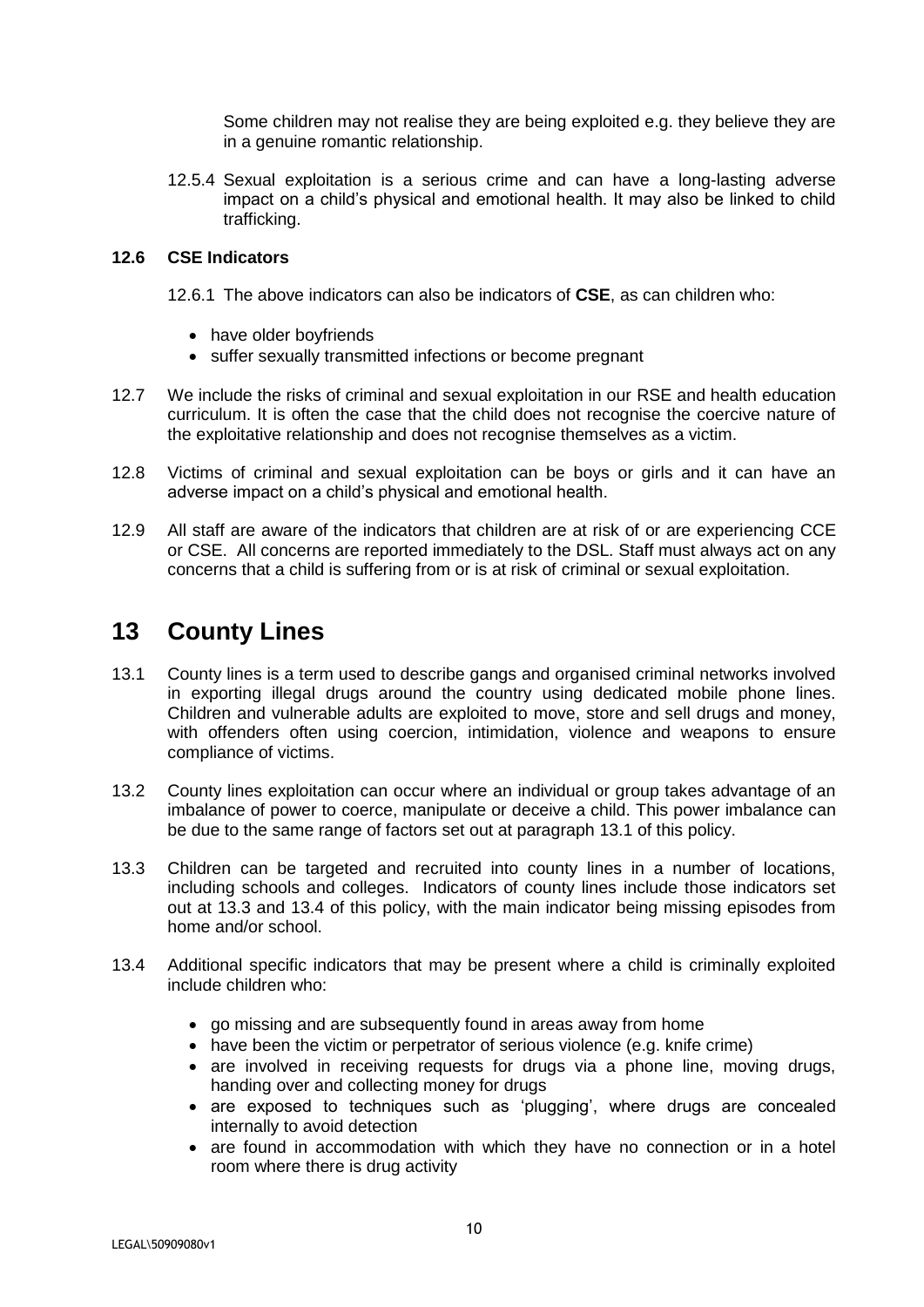- owe a 'debt bond' to their exploiters
- have their bank accounts used to facilitate drug dealing.
- 13.5 All staff are aware of indicators that children are at risk from or experiencing criminal exploitation. The main indicator is increased absence during which time the child may have been trafficked for the purpose of transporting drugs or money.

### **14 Sharing nudes and semi-nudes**

- 14.1 Sharing photos, videos and live streams online is part of daily life for many children and young people, enabling them to share their experiences, connect with friends and record their lives. Sharing nudes and semi-nudes means the sending or posting online of nude or semi-nude images, videos or live streams by young people under the age of 18. This could be via social media, gaming platforms, chat apps or forums, or carried out offline between devices via services like Apple's AirDrop.
- 14.2 The term 'nudes' is used as it is most commonly recognised by young people and more appropriately covers all types of image sharing incidents. Alternative terms used by children and young people may include 'dick pics' or 'pics'. Other terms used in education include 'sexting', 'youth produced sexual imagery' and 'youth involved sexual imagery'.
- 14.3 The motivations for taking and sharing nudes and semi-nudes are not always sexually or criminally motivated. Such images may be created and shared consensually by young people who are in relationships, as well as between those who are not in a relationship. It is also possible for a young person in a consensual relationship to be coerced into sharing an image with their partner. Incidents may also occur where:
	- children and young people find nudes and semi-nudes online and share them claiming to be from a peer
	- children and young people digitally manipulate an image of a young person into an existing nude online
	- images created or shared are used to abuse peers e.g. by selling images online or obtaining images to share more widely without consent to publicly shame
- 14.4 All incidents involving nude or semi-nude images will be managed as follows:
	- The incident will be referred to the DSL immediately and the DSL will discuss it with the appropriate staff. If necessary, the DSL may also interview the children involved.
	- Parents will be informed at an early stage and involved in the process unless there is good reason to believe that involving parents would put a child at risk of harm.
	- At any point in the process, if there is a concern a young person has been harmed or is at risk of harm we will refer the matter to the police and/or children's social care.
- 14.5 The UK Council for Internet Safety updated its advice for managing incidences of sharing nudes and semi-nudes in December 2020 - [UKCIS advice 2020](https://www.gov.uk/government/publications/sharing-nudes-and-semi-nudes-advice-for-education-settings-working-with-children-and-young-people/sharing-nudes-and-semi-nudes-advice-for-education-settings-working-with-children-and-young-people) . The school will have regard to this advice when managing these issues.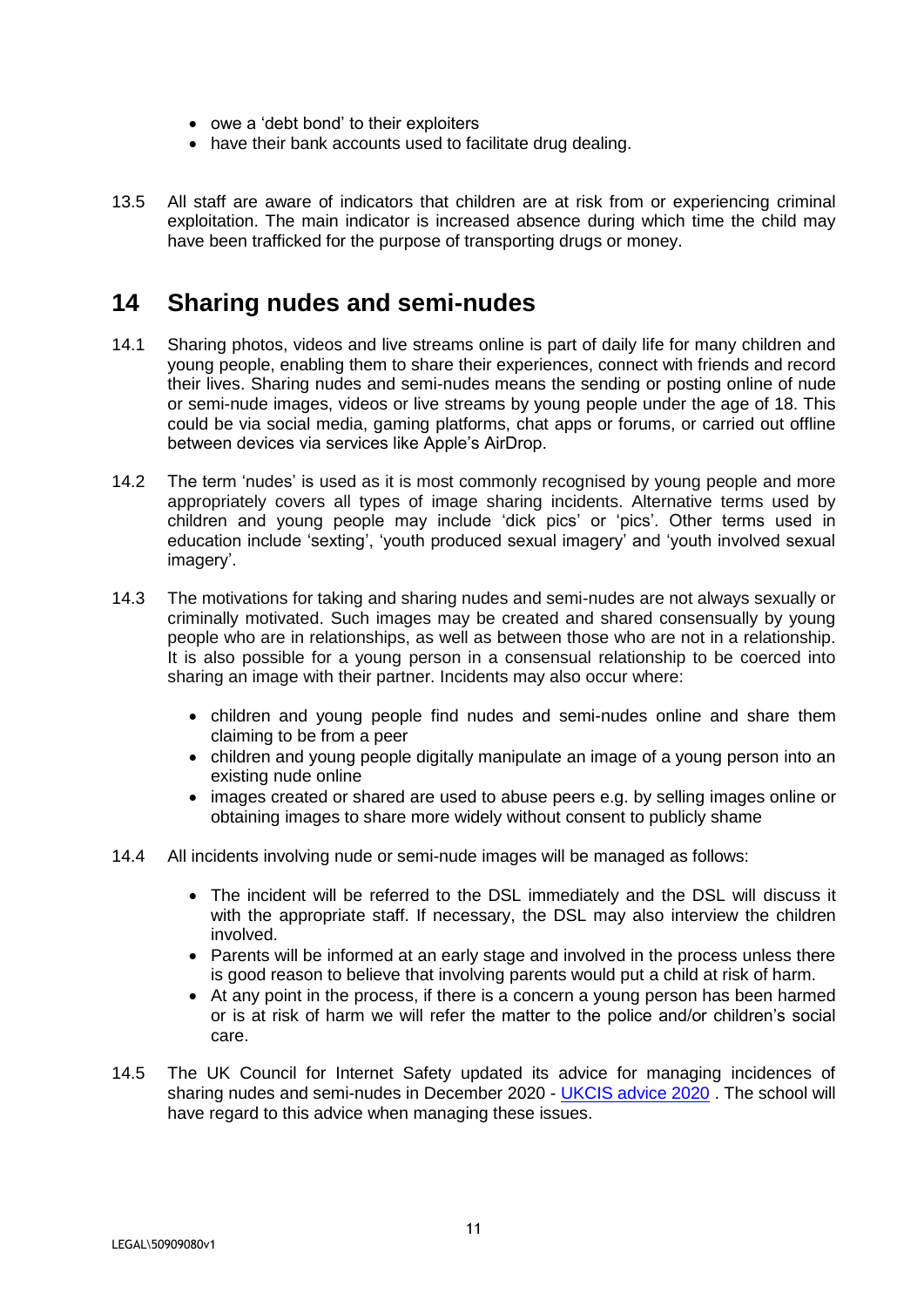### **15 Online safety**

- 15.1 It is essential that children are safeguarded from potentially harmful and inappropriate online material. As well as educating children about online risks, we have appropriate filtering and monitoring systems in place to limit the risk of children being exposed to inappropriate content, subjected to harmful online interaction with other users and to ensure their own personal online behaviour does not put them at risk.
- 15.2 Online safety risks can be categorised into four areas of risk:
	- **Content:** being exposed to illegal, inappropriate or harmful content such as pornography, fake news, misogyny, self-harm, suicide, radicalisation and extremism
	- **Contact:** being subjected to harmful online interaction with other users such as peer to peer pressure and adults posing as children or young adults to groom or exploit children
	- **Conduct:** personal online behaviour that increases the likelihood of, or causes, harm such as making, sending and receiving explicit images, sharing other explicit images and online bullying
	- **Commerce:** risks such as online gambling, inappropriate advertising, phishing or financial scams.
- 15.3 All staff are aware of these risk areas and should report any concerns to the DSL.

### **16 Domestic abuse**

- 16.1 The Domestic Abuse Act 2021 introduces a legal definition of domestic abuse and recognises the impact of domestic abuse on children if they see, hear or experience the effects of abuse.
- 16.2 Domestic abuse is any incident or pattern of incidents of controlling, coercive, threatening behaviour, violence or abuse, between those aged 16 or over who are, or have been, intimate partners or family members regardless of gender or sexuality. It includes people who have been or are married, are or have been civil partners, have agreed to marry one another or each have or have had a parental relationship in relation to the same child. It can include psychological, physical, sexual, financial and emotional abuse.
- 16.3 Anyone can be a victim of domestic abuse, regardless of sexual identity, age, ethnicity, socioeconomic status, sexuality or background and domestic abuse can take place inside or outside of the home.
- 16.4 Children can witness and be adversely affected by domestic violence in their home life. Experiencing domestic abuse and exposure to it can have a serious emotional and psychological impact on children, and in some cases, a child may blame themselves for the abuse or may have had to leave the family home as a result.
- 16.5 Where police have been called to a domestic violence incident where children are in the household and experienced that incident, the police will inform the DSL. This ensures that the school has up to date safeguarding information about the child.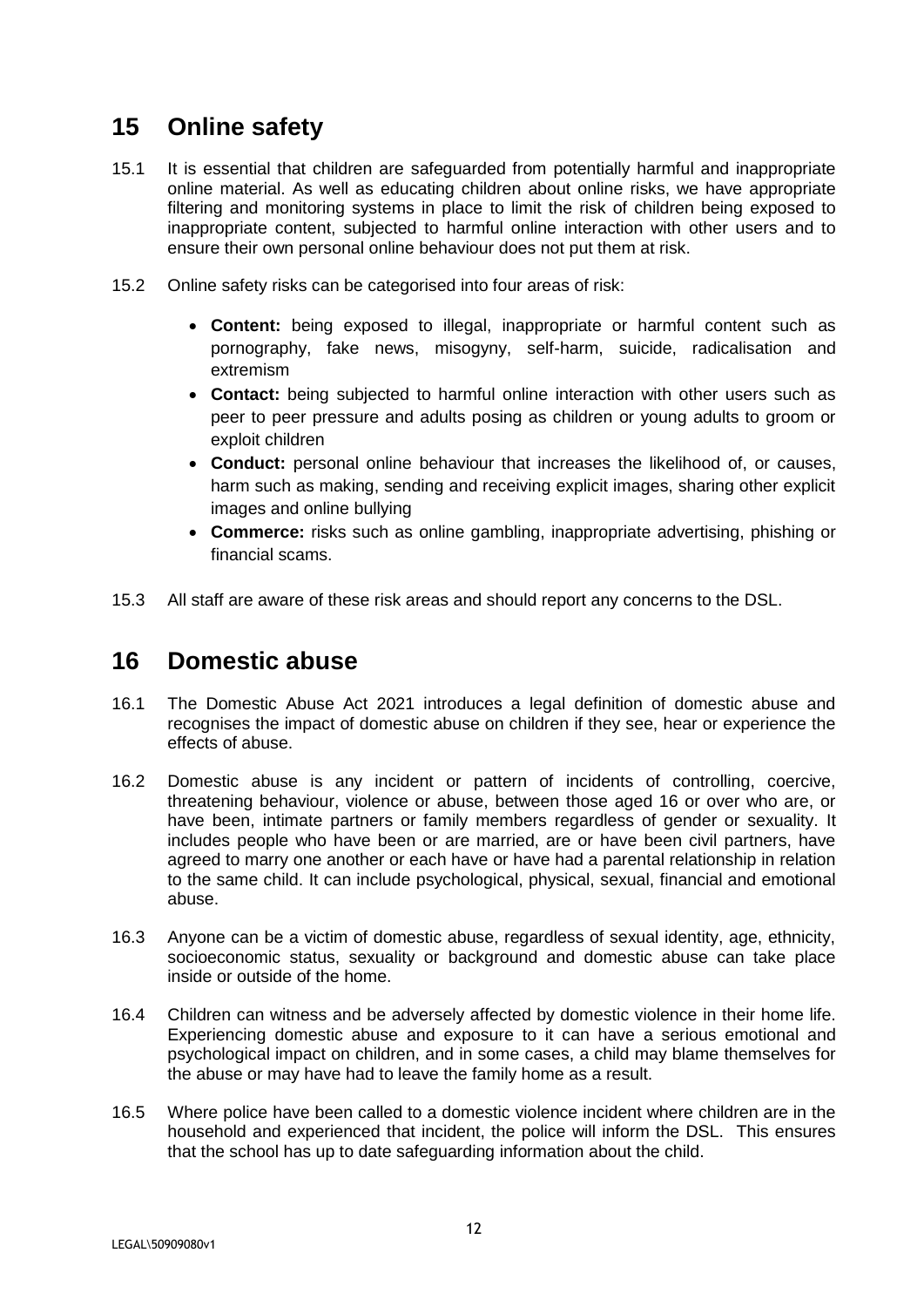16.6 All staff are aware of the impact domestic violence can have on a child. If any of our staff are concerned that a child has witnessed domestic abuse, they will report their concerns immediately to the DSL.

### **17 Honour-Based abuse**

- 17.1 So-called 'honour-based' abuse (HBA) encompasses actions taken to protect or defend the honour of the family and/or the community, including female genital mutilation (FGM), forced marriage and practices such as breast ironing.
- 17.2 Abuse committed in the context of preserving "honour" often involves a wider network of family or community pressure and can include multiple perpetrators. Our staff are aware of this dynamic and additional risk factors and we take them into consideration when deciding what safeguarding action to take.
- 17.3 If staff are concerned that a child may be at risk of HBA or who has suffered from HBA, they should speak to the designated safeguarding lead.

### **17.4 Female Genital Mutilation**

- 17.4.1 FGM comprises all procedures involving partial or total removal of the external female genitalia or other injury to the female genital organs. It is illegal and a form of child abuse with long-lasting harmful consequences.
- 17.4.2 FGM is carried out on females of any age, from babies to teenagers to women. Our staff are trained to be aware of risk indicators, including concerns expressed by girls about going on a long holiday during the summer break. If staff are concerned that a child may be at risk of FGM or who has suffered FGM, they should speak to the designated safeguarding lead. Teachers are also under legal duty to report to the police where they discover that FGM has been carried out on a child under 18. In such circumstances, teachers will personal report the matter to the police as well as informing the designated safeguarding lead.

### **17.5 Forced Marriage**

- 17.5.1 A forced marriage is one entered into without the full and free consent of one or both parties and where violence, threats or any other form of coercion is used to cause a person to enter into a marriage. Coercion may include physical, psychological, financial, sexual and emotional pressure or abuse. Forced marriage is illegal.
- 17.5.2 Our staff are trained to be aware of risk indicators, which may include being taken abroad and not being allowed to return to the UK.
- 17.5.3 Forced marriage is not the same as arranged marriage, which is common in many cultures.
- 17.5.4 If staff are concerned that a child may be at risk of forced marriage, they should speak to the designated safeguarding lead.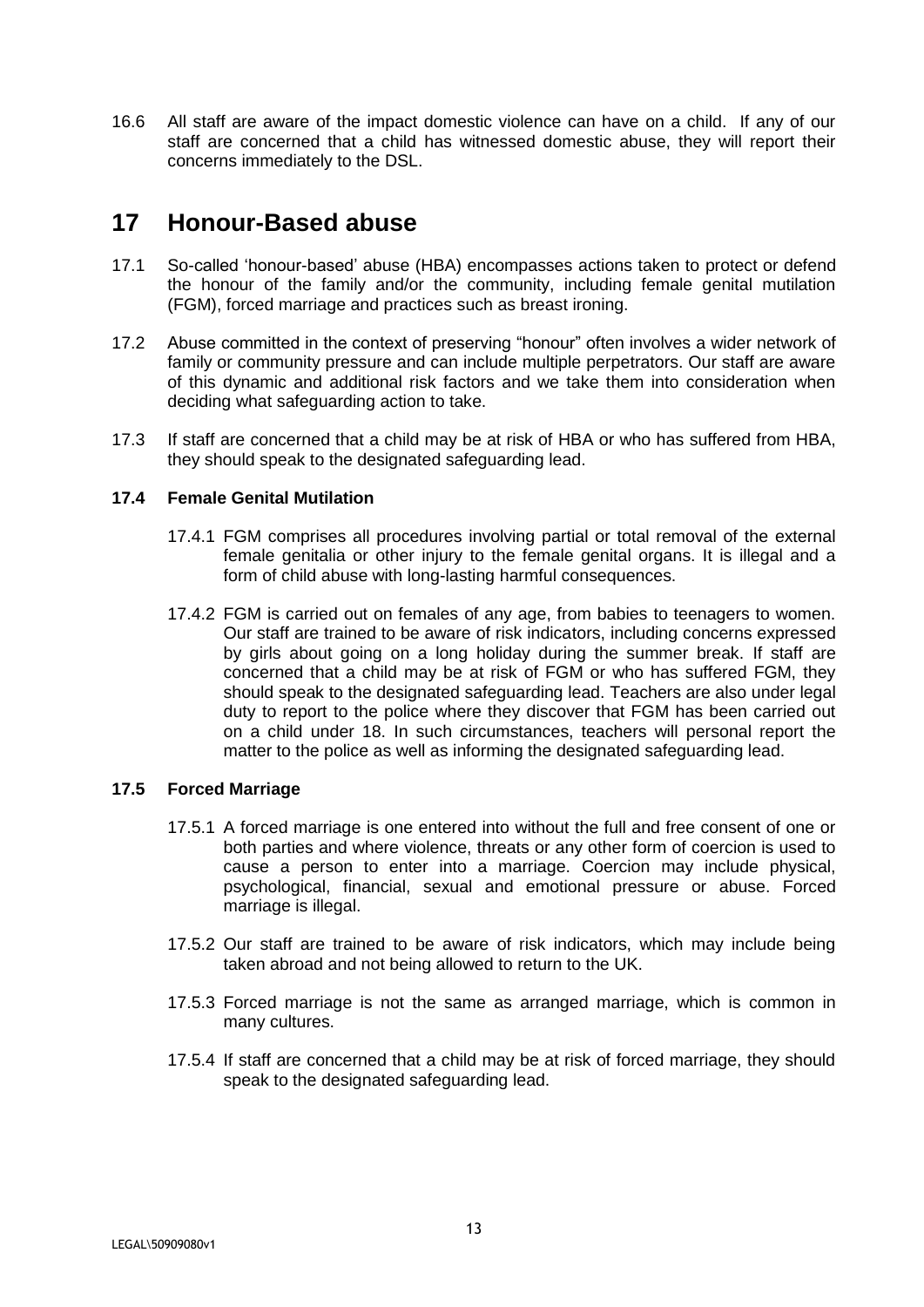### **18 Radicalisation and Extremism**

- 18.1 Extremism is defined as vocal or active opposition to fundamental British values, including democracy, the rule of law, individual liberty and mutual respect and tolerance of different faiths and beliefs. Radicalisation refers to the process by which a person comes to support terrorism and extremist ideologies associated with terrorist groups.
- 18.2 Children are vulnerable to extremist ideology and radicalisation. Whilst Islamic fundamentalism is the most widely publicised, extremism and radicalisation can occur in other cultures, religions and beliefs, including the far right and white supremacy. Our staff are trained to identify those at risk of being radicalised or drawn into extremism.
- 18.3 If staff are concerned that a child may be at risk of radicalisation or being drawn into extremism, they should speak to the designated safeguarding lead.

### **19 Staff/pupil relationships**

- 19.1 Staff are aware that inappropriate behaviour towards pupils is unacceptable and that it is a criminal offence for them to engage in any sexual activity with a pupil under the age of 18.
- 19.2 We provide our staff with advice regarding their personal online activity and we have clear rules regarding electronic communications and online contact with pupils. It is considered a serious disciplinary issue if staff breach these rules.
- 19.3 Our Staff Code of Conduct sets out our expectations of staff and is signed by all staff members.

### **20 Allegations and concerns raised in relation to staff, supply staff, contractors and volunteers**

- 20.1 If an allegation is made against a member of staff, including supply staff, contractor or a volunteer, our set procedures must be followed. Our allegations and concerns raised in relation to staff, supply staff, contractors and volunteers policy and procedure can be accessed here: [Allegations-and-concerns-raised-in-relation-to-staff-supply-staff](https://cdn.realsmart.co.uk/5652dfa05b45b26b2ffe46c7b8727296/uploads/2021/10/06083051/Allegations-and-concerns-raised-in-relation-to-staff-supply-staff-contractors-and-volunteers-Policy-October-2021.pdf)[contractors-and-volunteers-Policy-October-2021.pdf \(realsmart.co.uk\)](https://cdn.realsmart.co.uk/5652dfa05b45b26b2ffe46c7b8727296/uploads/2021/10/06083051/Allegations-and-concerns-raised-in-relation-to-staff-supply-staff-contractors-and-volunteers-Policy-October-2021.pdf) and the full procedure for managing such allegations or concerns are set out in Part Four of Keeping Children Safe in Education 2021.
- 20.2 Allegations made against staff who no longer work at the school will be reported to the police.

### **21 Whistle blowing if you have concerns about a colleague**

21.1 It is important that all staff and volunteers feel able to raise concerns about a colleague's practice. All such concerns should be reported to the headteacher, unless the complaint is about the headteacher, in which case the concern should be reported to the chair of governors. Our policy sets out where and to whom staff can report any whistleblowing concerns.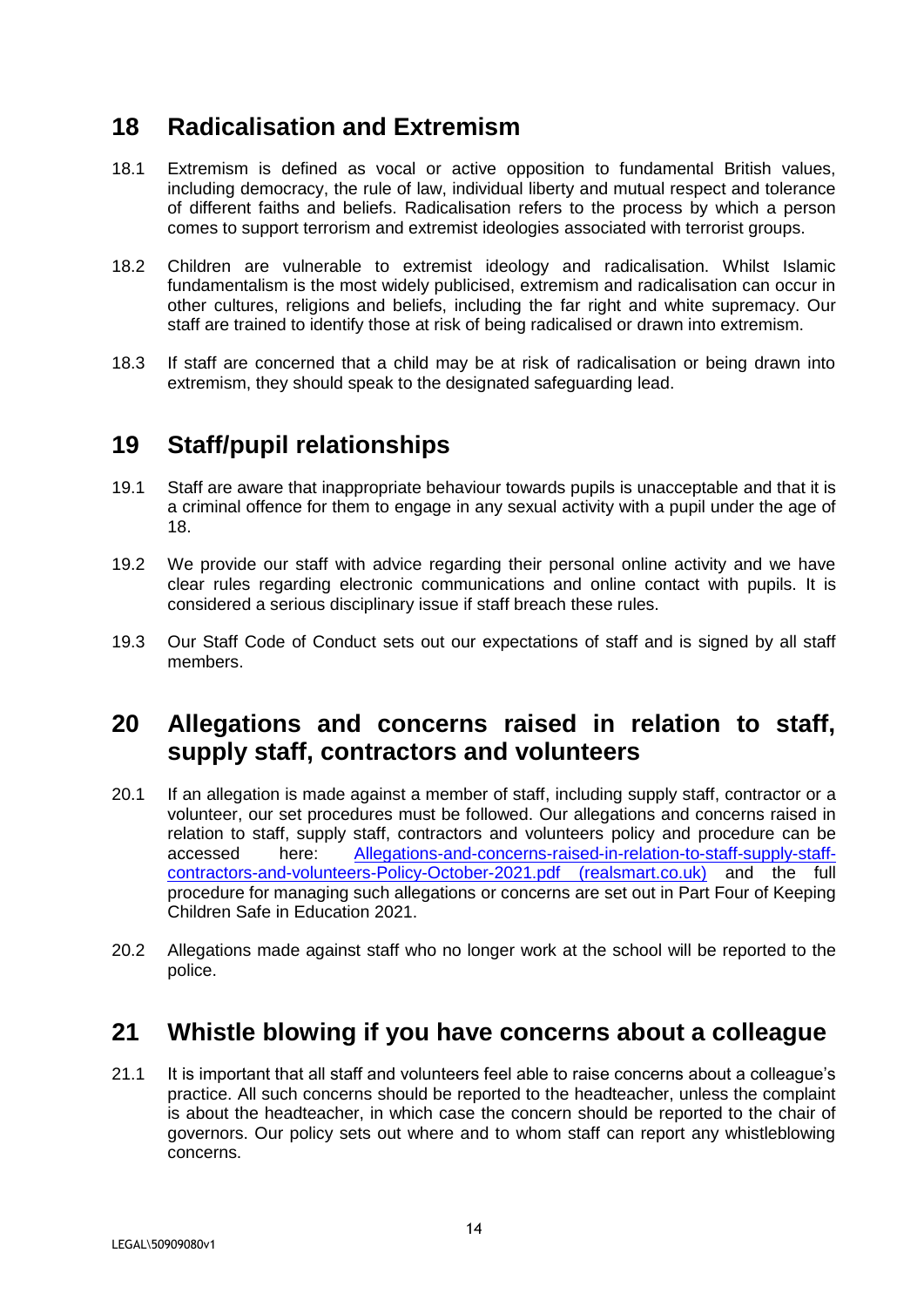- 21.2 Staff may also report their concerns directly to children's social care or the police if they believe direct reporting is necessary to secure action.
- 21.3 The school's whistleblowing code [\[Whistleblowing-Policy-November-2020.pdf](https://cdn.realsmart.co.uk/5652dfa05b45b26b2ffe46c7b8727296/uploads/2020/10/26071448/Whistleblowing-Policy-November-2020.pdf)  [\(realsmart.co.uk\)\]](https://cdn.realsmart.co.uk/5652dfa05b45b26b2ffe46c7b8727296/uploads/2020/10/26071448/Whistleblowing-Policy-November-2020.pdf) allows staff to raise concerns or make allegations and for an appropriate enquiry to take place.

### **22 Staff training**

- 22.1 Our staff receive appropriate safeguarding and child protection training which is regularly updated. In addition, all staff receive safeguarding and child protection updates on a regular basis to ensure they are up to date and empowered to provide exceptional safeguarding to our pupils.
- 22.2 New staff, governors and volunteers receive a briefing during their induction which covers this Child Protection and Safeguarding policy and our staff behaviour policy, how to report and record concerns and information about our Designated Safeguarding Lead and deputy DSLs.

### **23 Safer Recruitment**

- 23.1 The governing body and our senior leadership team are responsible for ensuring we follow recruitment procedures that help to deter, reject or identify people who might harm children. When doing so we check and verify the applicant's identity, qualifications and work history in accordance with Keeping Children Safe in Education 2021 and the local safeguarding partner arrangements.
- 23.2 All relevant staff (involved in early years settings and/or before or after school care for children under eight) are made aware of the disqualification from childcare guidance and their obligations to disclose to us relevant information that could lead to disqualification.
- 23.3 We ensure that our volunteers are appropriately checked and supervised when in school. We check the identity of all contractors working on site and request DBS checks where required by Keeping Children Safe in Education 2021. Contractors who have not undergone checks will not be allowed to work unsupervised during the school day.
- 23.4 When using supply staff, we will obtain written confirmation from supply agencies or third party organisations that staff they provide have been appropriately checked and are suitable to work with children. Trainee teachers will be checked either by the school or by the training provider, from whom written confirmation will be obtained confirming their suitability to work with children.
- 23.5 The school maintains a single central record of recruitment checks undertaken. Our recruitment policy and procedures can be accessed here [\[Policies | Humber Education](https://www.humbereducationtrust.co.uk/policies/)  [Trust\]](https://www.humbereducationtrust.co.uk/policies/).

### **24 Site security**

Visitors are asked to sign in at the school reception and are given a badge, which confirms they have permission to be on site. If visitors have undergone the appropriate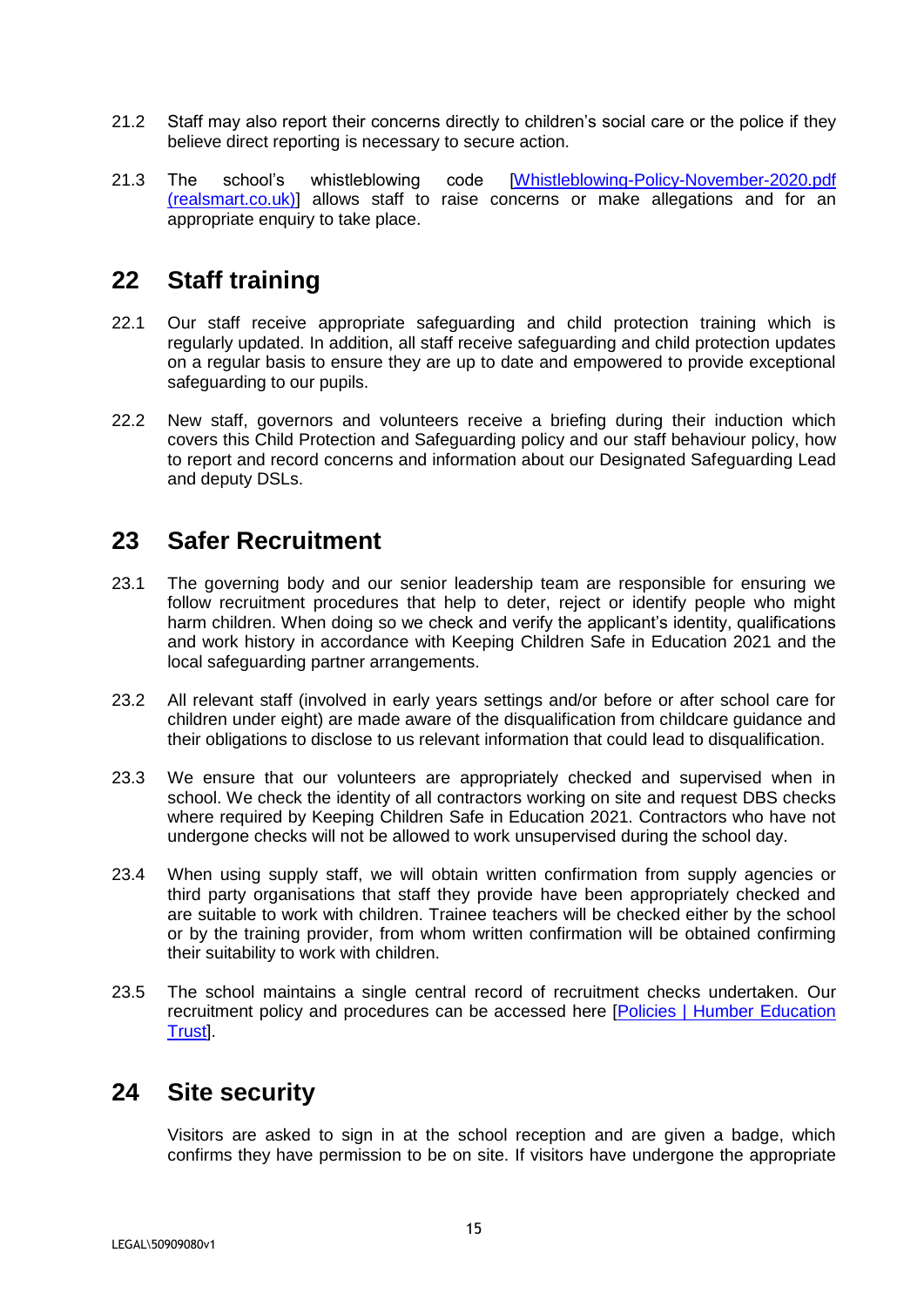checks, they can be provided with unescorted access to the school site. Visitors who have not undergone the required checks will be escorted at all times.

### **25 Child protection procedures**

### **25.1 Recognising abuse**

- 25.1.1 Abuse and neglect are forms of maltreatment. Somebody may abuse or neglect a child by inflicting harm or by failing to act to prevent harm. Abuse may be committed by adult men or women and by other children and young people.
- 25.1.2 Keeping Children Safe in Education 2021 refers to four categories of abuse. These are set out at Appendix One along with indicators of abuse.

#### **25.2 Taking action**

Any child could become a victim of abuse. Key points for staff to remember for taking action are:

- in an emergency take the action necessary to help the child, if necessary call 999
- complete a record of concern (on CPOMS) and report your concern to the DSL as soon as possible
- share information on a need-to-know basis only and do not discuss the issue with colleagues, friends or family

#### **25.3 If you are concerned about a pupil's welfare**

- 25.3.1 Staff may suspect that a pupil may be at risk. This may be because the pupil's behaviour has changed, their appearance has changed or physical signs are noticed. In these circumstances, staff will give the pupil the opportunity to talk and ask if they are OK.
- 25.3.2 If the pupil does reveal that they are being harmed, staff should follow the advice below.

#### **25.4 If a pupil discloses to you**

If a pupil tells a member of staff about a risk to their safety or wellbeing, the staff member will:

- remain calm and not overreact
- allow them to speak freely
- not be afraid of silences
- not ask investigative questions
- give reassuring nods or words of comfort 'I'm so sorry this has happened', 'I want to help', 'This isn't your fault', 'You are doing the right thing in talking to me'
- not automatically offer physical touch as comfort
- let the pupil know that in order to help them they must pass the information on to the DSL
- tell the pupil what will happen next
- complete a record of concern (on CPOMS) and notify the DSL as soon as possible
- report verbally to the DSL immediately even if the child has promised to do it by themselves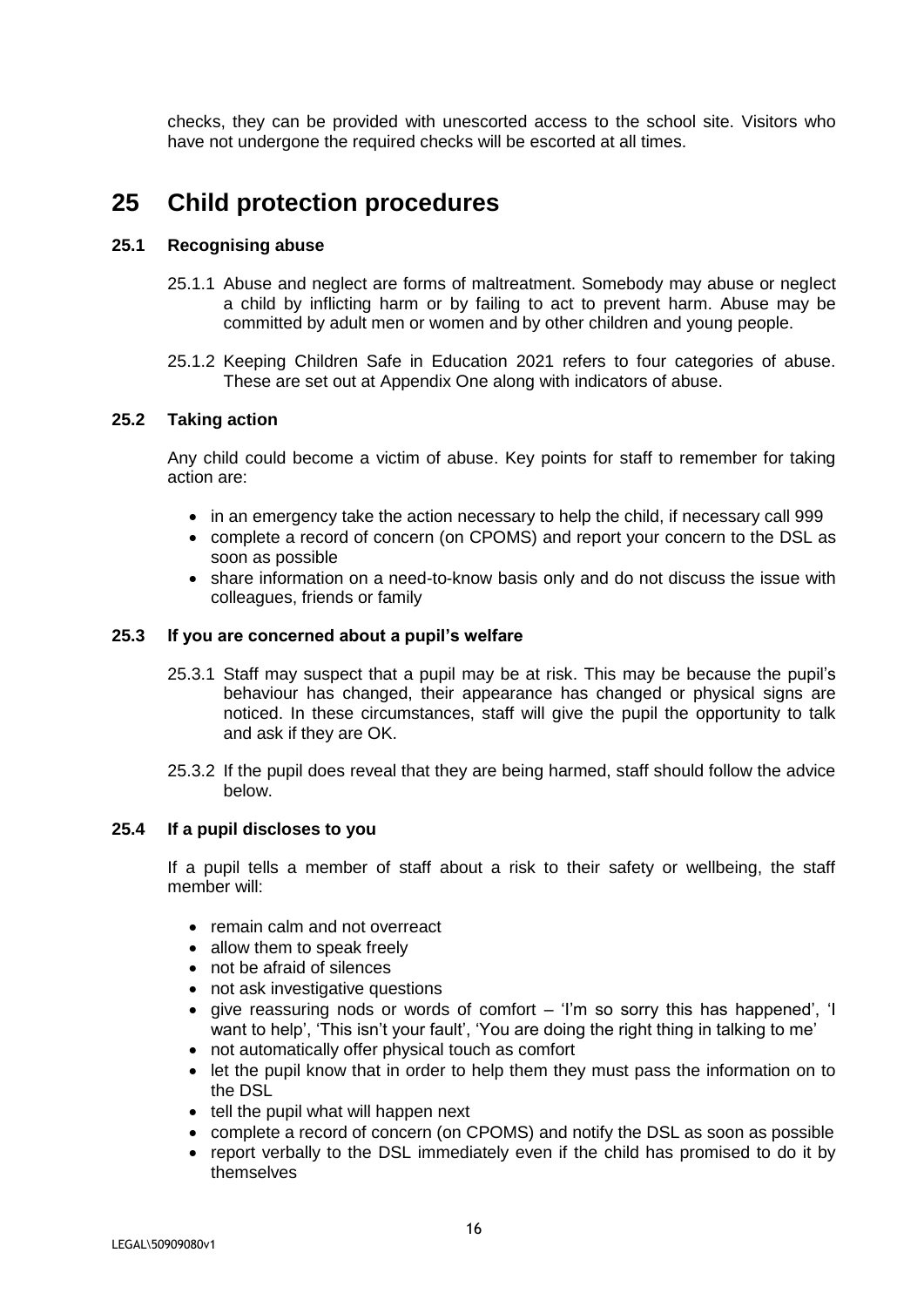### **25.5 Notifying parents**

25.5.1 The school will normally seek to discuss any concerns about a pupil with their parents. If the school believes that notifying parents could increase the risk to the child or exacerbate the problem, advice will first be sought from children's social care and/or the police before parents are notified.

#### **26 Referral to children's social care**

26.1 The DSL will make a referral to children's social care if it is believed that a pupil is suffering or is at risk of suffering significant harm. The pupil (subject to their age and understanding) and the parents will be told that a referral is being made, unless to do so would increase the risk to the child.

#### **27 Reporting directly to child protection agencies**

27.1 Staff should follow the reporting procedures outlined in this policy. However, they may also share information directly with children's social care or the police if they are convinced that a direct report is required or if the Designated Safeguarding Lead, the deputies, the head teacher or the chair of governors are not available and a referral is required immediately.

#### **28 Confidentiality and sharing information**

28.1 Child protection issues necessitate a high level of confidentiality. Staff should only discuss concerns with the Designated Safeguarding Lead, headteacher or chair of governors.

#### **28.2 Sharing information**

- 28.2.1 The DSL will normally obtain consent from the pupil and/or parents to share child protection information. Where there is good reason to do so, the DSL may share information *without* consent, and will record the reason for deciding to do so.
- 28.2.2 Information sharing will take place in a timely and secure manner and only when it is necessary and proportionate to do so and the information to be shared is relevant, adequate and accurate.
- 28.2.3 Information sharing decisions will be recorded, whether or not the decision is taken to share.
- 28.2.4 The UK GDPR and the Data Protection Act 2018 do not prevent school staff from sharing information with relevant agencies, where that information may help to protect a child. If any member of staff receives a request from a pupil or parent to see child protection records, they will refer the request to the Data Protection Officer.

#### **28.3 Storing information**

28.3.1 Child protection information will be stored separately from the pupil's school file and the school file will be 'tagged' to indicate that separate information is held. It will be stored and handled in line with our Retention and Destruction Policy.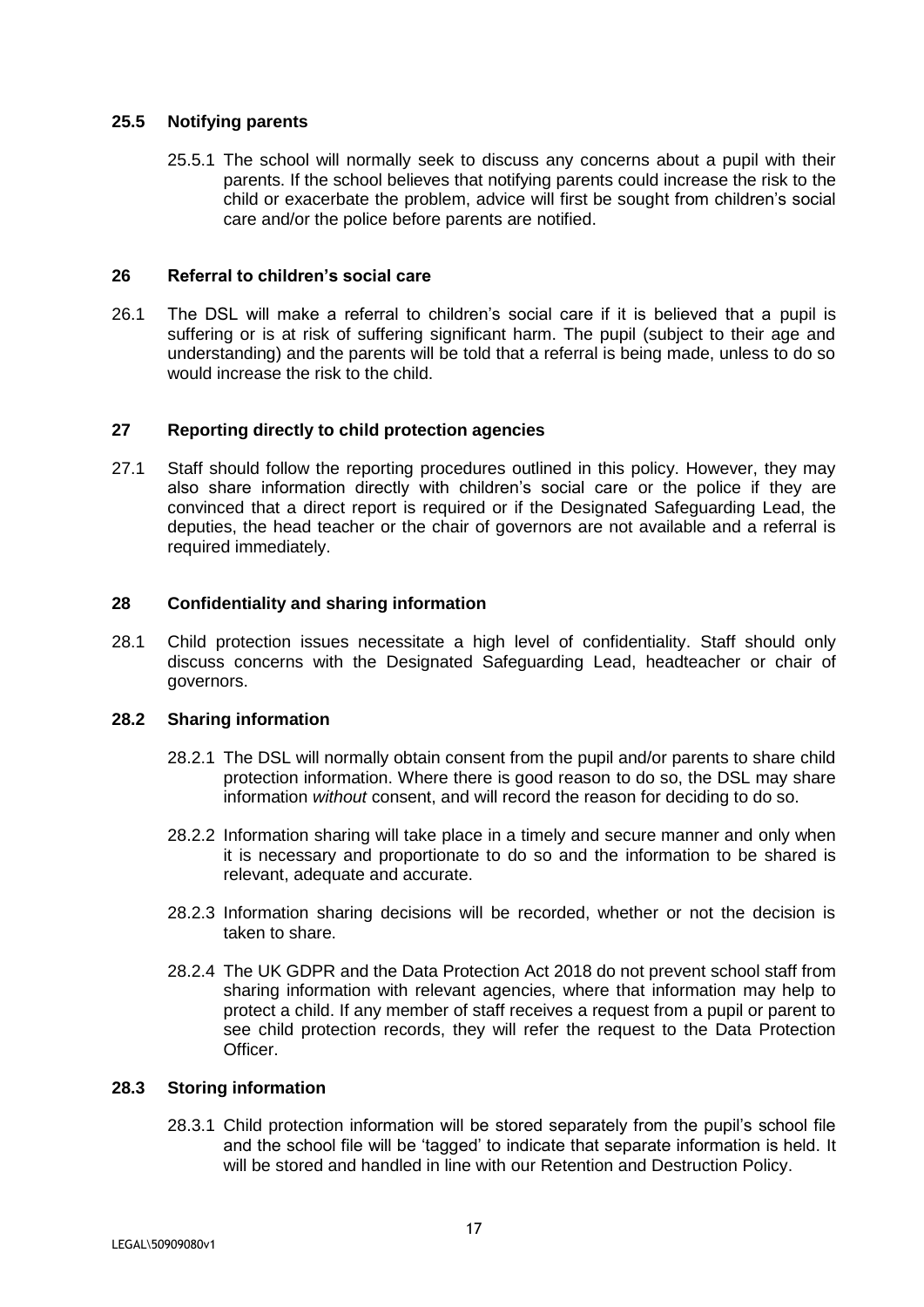28.3.2 Our Data Records and Management Policy, Parent and Pupil Privacy Notice and Information (Data Protection) Policy are available to parents and pupils on request.

### **29 Special Circumstances**

### **29.1 Looked after children**

The most common reason for children becoming looked after is as a result of abuse or neglect. The school ensures that staff have the necessary skills and understanding to keep looked after children safe. Appropriate staff have information about a child's looked after status and care arrangements, including the level of authority delegated to the carer by the authority looking after the child. The designated teacher for looked after children and the DSL have details of the child's social worker and the name and contact details of the local authority's virtual head for children in care.

#### **29.2 Children who have a social worker**

Children may need a social worker due to safeguarding or welfare needs. Local authorities will share this information with us, and the DSL will hold and use this information to inform decision about safeguarding and promoting the child's welfare.

### **29.3 Work Experience**

The school has detailed procedures to safeguard pupils undertaking work experience, including arrangements for checking people who provide placements and supervise pupils on work experience which are in accordance with statutory guidance.

### **29.4 Children staying with host families**

- 29.4.1 The school may make arrangements for pupils to stay with host families, for example during a foreign exchange trip or sports tour. When we do, we follow the guidance set out in the statutory guidance to ensure hosting arrangements are as safe as possible.
- 29.4.2 Schools cannot obtain criminal record information from the Disclosure and Barring Service about adults abroad. Where pupils stay with host families abroad we will agree with the partner schools a shared understanding of the safeguarding arrangements. Our Designated Safeguarding Lead will ensure the arrangements are sufficient to safeguard our pupils and will include ensuring pupils understand who to contact should an emergency occur or a situation arise which makes them feel uncomfortable. We will also make parents aware of these arrangements.
- 29.4.3 Some overseas pupils may reside with host families during school terms and we will work with the local authority to check that such arrangements are safe and suitable.

#### **29.5 Private fostering arrangements**

29.5.1 A private fostering arrangement occurs when someone other than a parent or a close relative cares for a child for a period of 28 days or more, with the agreement of the child's parents. It applies to children under the age of 16, or aged under 18 if the child is disabled. By law, a parent, private foster carer or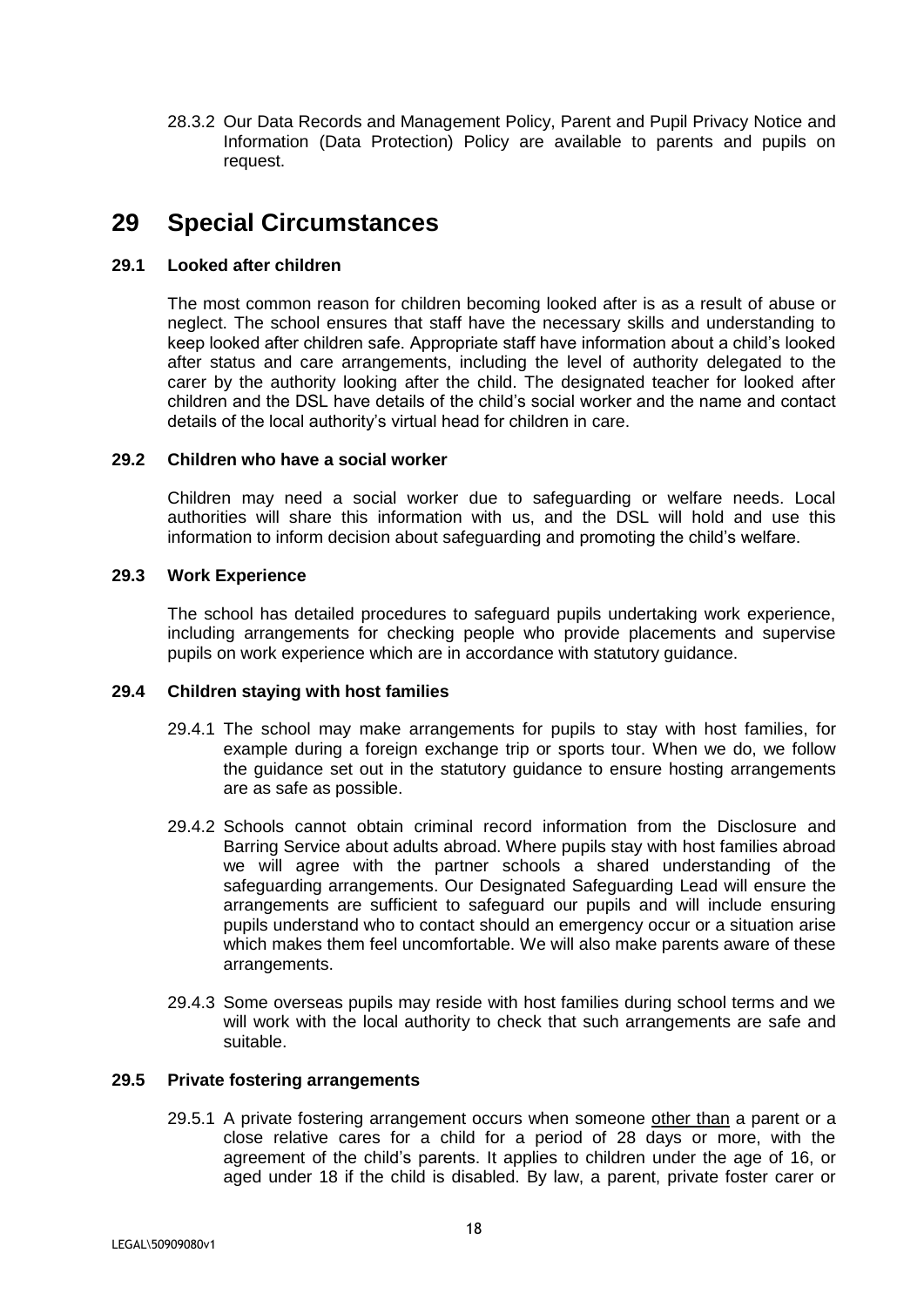other persons involved in making a private fostering arrangement must notify children's services as soon as possible.

29.5.2 Where a member of staff becomes aware that a pupil may be in a private fostering arrangement they will tell the DSL and the school will notify the local authority of the circumstances.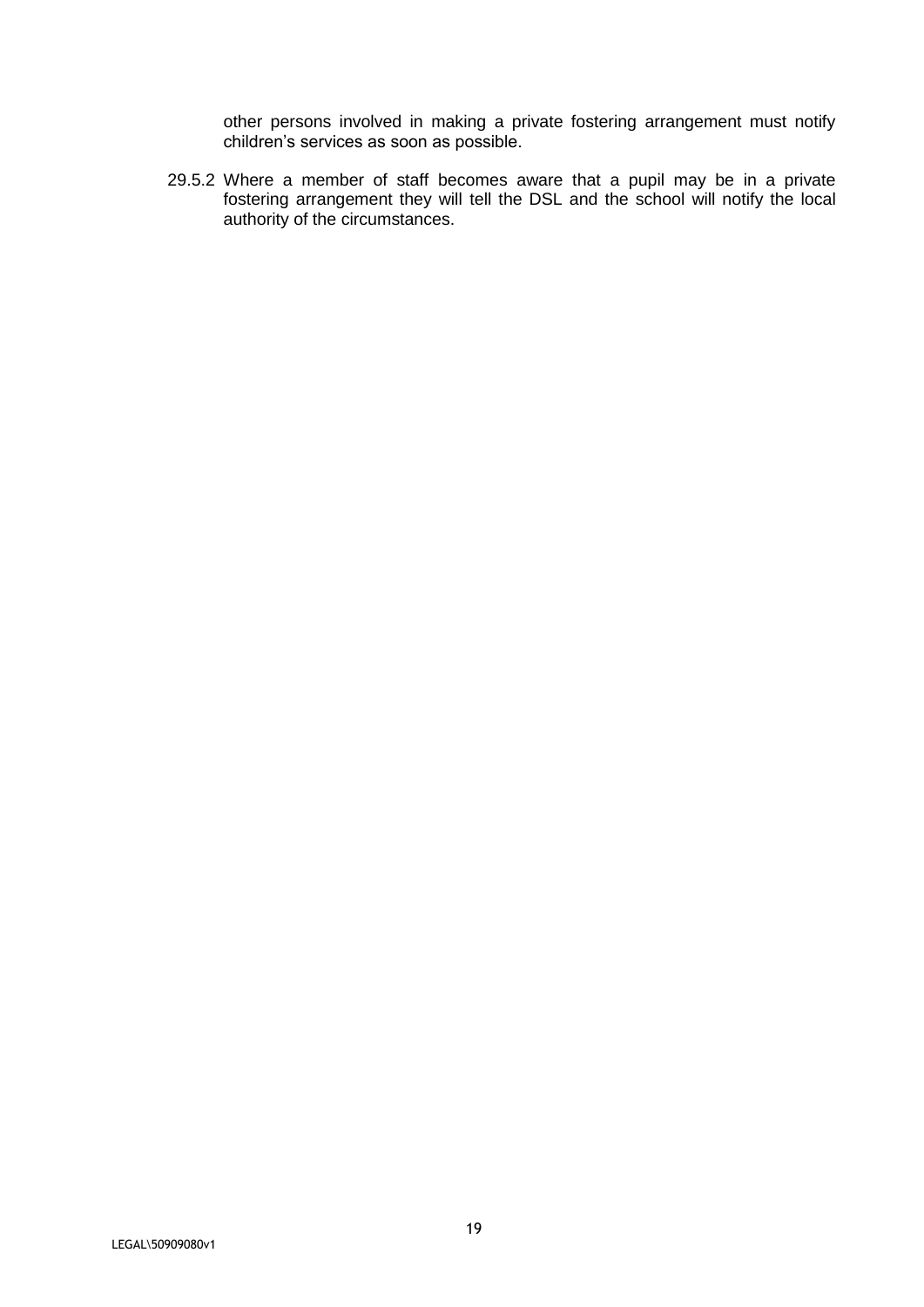### **Appendix One - Four categories of abuse**

It is vital that staff are also aware of the range of behavioural indicators of abuse and report any concerns to the Designated Safeguarding Lead. It is the responsibility of staff to report their concerns.

All staff should be aware that abuse, neglect and safeguarding issues are rarely stand-alone events that can be covered by one definition or label. In most cases, multiple issues will overlap with one another.

### **1 Physical abuse**

Physical abuse is a form of abuse which may involve hitting, shaking, throwing, poisoning, burning or scalding, drowning, suffocating or otherwise causing physical harm to a child. Physical harm may also be caused when a parent or carer fabricates the symptoms of, or deliberately induces, illness in a child.

#### **1.1 Indicators of physical abuse**

The following may be indicators of physical abuse:

- have bruises, bleeding, burns, bites, fractures or other injuries
- show signs of pain or discomfort
- keep arms and legs covered, even in warm weather
- be concerned about changing for PE or swimming
- An injury that is not consistent with the account given
- Symptoms of drug or alcohol intoxication or poisoning
- Inexplicable fear of adults or over-compliance
- Violence or aggression towards others including bullying
- Isolation from peers

#### **2 Emotional abuse**

Emotional abuse is the persistent emotional maltreatment of a child such as to cause severe and persistent adverse effects on the child's emotional development. It may involve conveying to a child that they are worthless or unloved, inadequate, or valued only insofar as they meet the needs of another person. It may include not giving the child opportunities to express their views, deliberately silencing them or 'making fun' of what they say or how they communicate. It may feature age or developmentally inappropriate expectations being imposed on children. These may include interactions that are beyond a child's developmental capability, as well as overprotection and limitation of exploration and learning, or preventing the child participating in normal social interaction. It may involve seeing or hearing the ill-treatment of another. It may involve serious bullying (including cyber bullying), causing children frequently to feel frightened or in danger, or the exploitation or corruption of children. Some level of emotional abuse is involved in all types of maltreatment of a child, although it may occur alone.

### **2.1 Indicators of emotional abuse**

The following may be indicators of emotional abuse: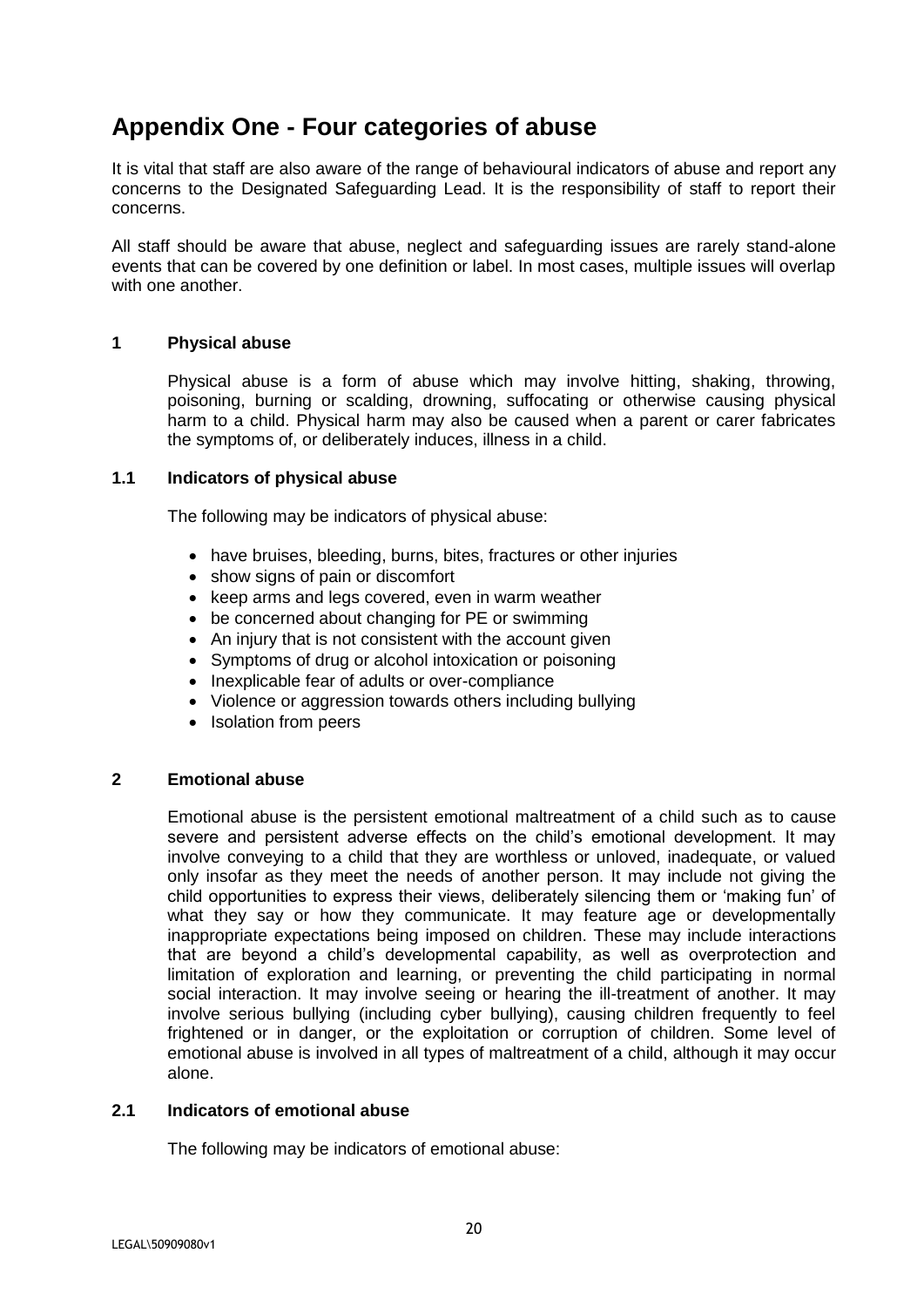- The child consistently describes him/herself in negative ways
- Over-reaction to mistakes
- Delayed physical, mental or emotional development
- Inappropriate emotional responses, fantasies
- Self-harm
- drug or solvent abuse
- Running away
- Appetite disorders anorexia nervosa, bulimia; or
- Soiling, smearing faeces, enuresis

#### **3 Sexual abuse**

Sexual abuse involves forcing or enticing a child or young person to take part in sexual activities, not necessarily involving a high level of violence, whether or not the child is aware of what is happening. The activities may involve physical contact, including assault by penetration (for example, rape or oral sex) or non-penetrative acts such as masturbation, kissing, rubbing and touching outside of clothing. They may also include non-contact activities, such as involving children in looking at, or in the production of, sexual images, watching sexual activities, encouraging children to behave in sexually inappropriate ways, or grooming a child in preparation for abuse. Sexual abuse is not solely perpetrated by adult males. Women can also commit acts of sexual abuse, as can other children.

#### **3.1 Indicators of sexual abuse**

The following may be indicators of sexual abuse:

- Sexually explicit play or behaviour or age-inappropriate knowledge
- Aggressive behaviour including sexual harassment or molestation
- Reluctance to undress for PE or swimming
- Anal or vaginal discharge, soreness or scratching
- Bruises or scratches in the genital area
- Reluctance to go home
- Refusal to communicate
- Depression or withdrawal
- isolation from peer group
- Eating disorders, for example anorexia nervosa and bulimia
- self-harm
- substance abuse
- acquire gifts such as money or a mobile phone from new 'friends'

#### **4 Neglect**

Neglect is the persistent failure to meet a child's basic physical and/or psychological needs, likely to result in the serious impairment of the child's health or development. Neglect may occur during pregnancy, for example, as a result of maternal substance abuse. Once a child is born, neglect may involve a parent or carer failing to:

- provide adequate food, clothing and shelter (including exclusion from home or abandonment);
- protect a child from physical and emotional harm or danger;
- ensure adequate supervision (including the use of inadequate care-givers); or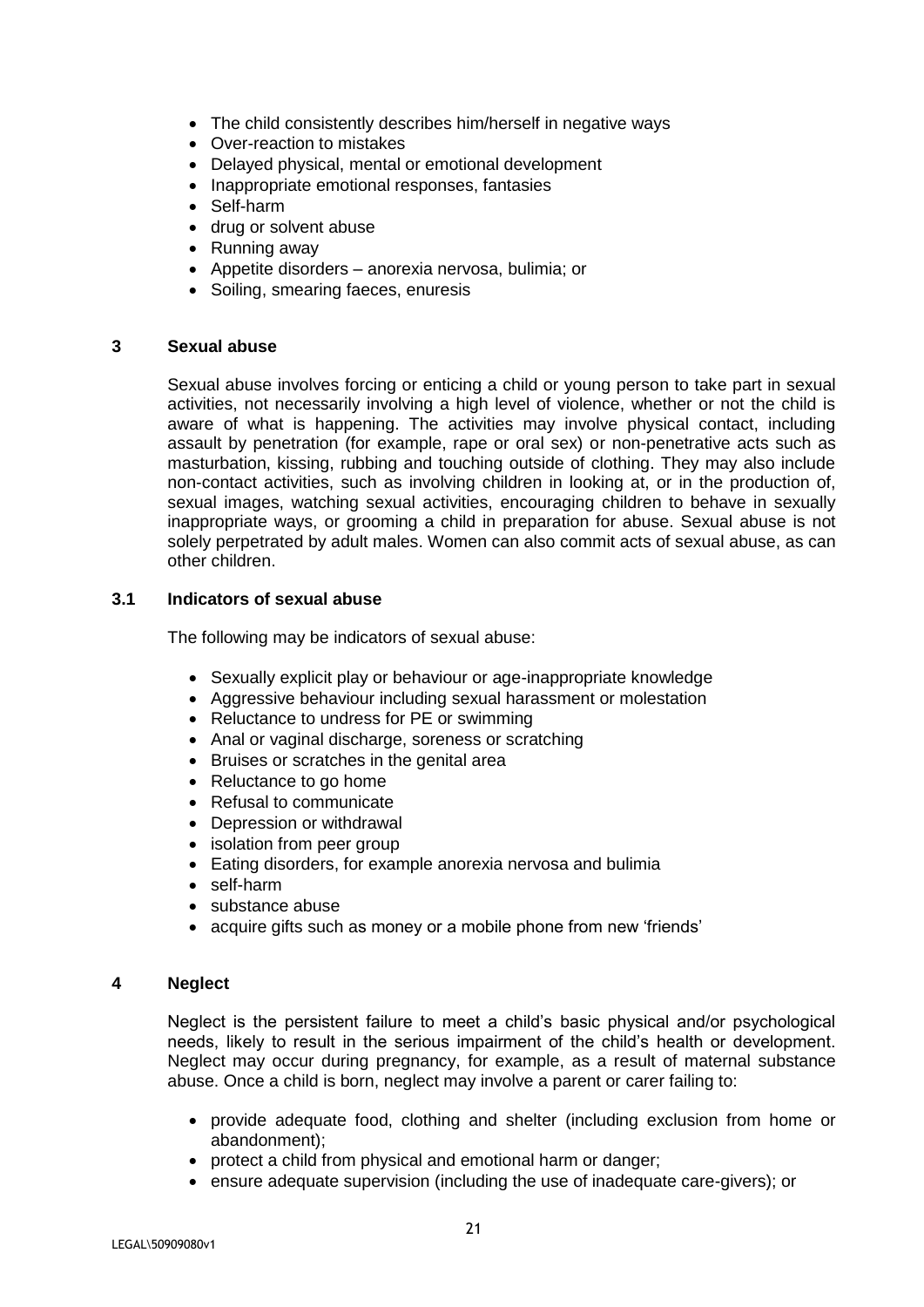• ensure access to appropriate medical care or treatment. It may also include neglect of, or unresponsiveness to, a child's basic emotional needs.

### **4.1 Indicators of neglect**

The following may be indicators of neglect:

- Constant hunger or stealing, scavenging and/or hoarding food
- Frequent tiredness
- Frequently dirty or unkempt
- Poor attendance or often late
- Poor concentration
- Illnesses or injuries that are left untreated
- Failure to achieve developmental milestones or to develop intellectually or socially
- Responsibility for activity that is not age appropriate such as cooking, ironing, caring for siblings
- The child is left at home alone or with inappropriate carers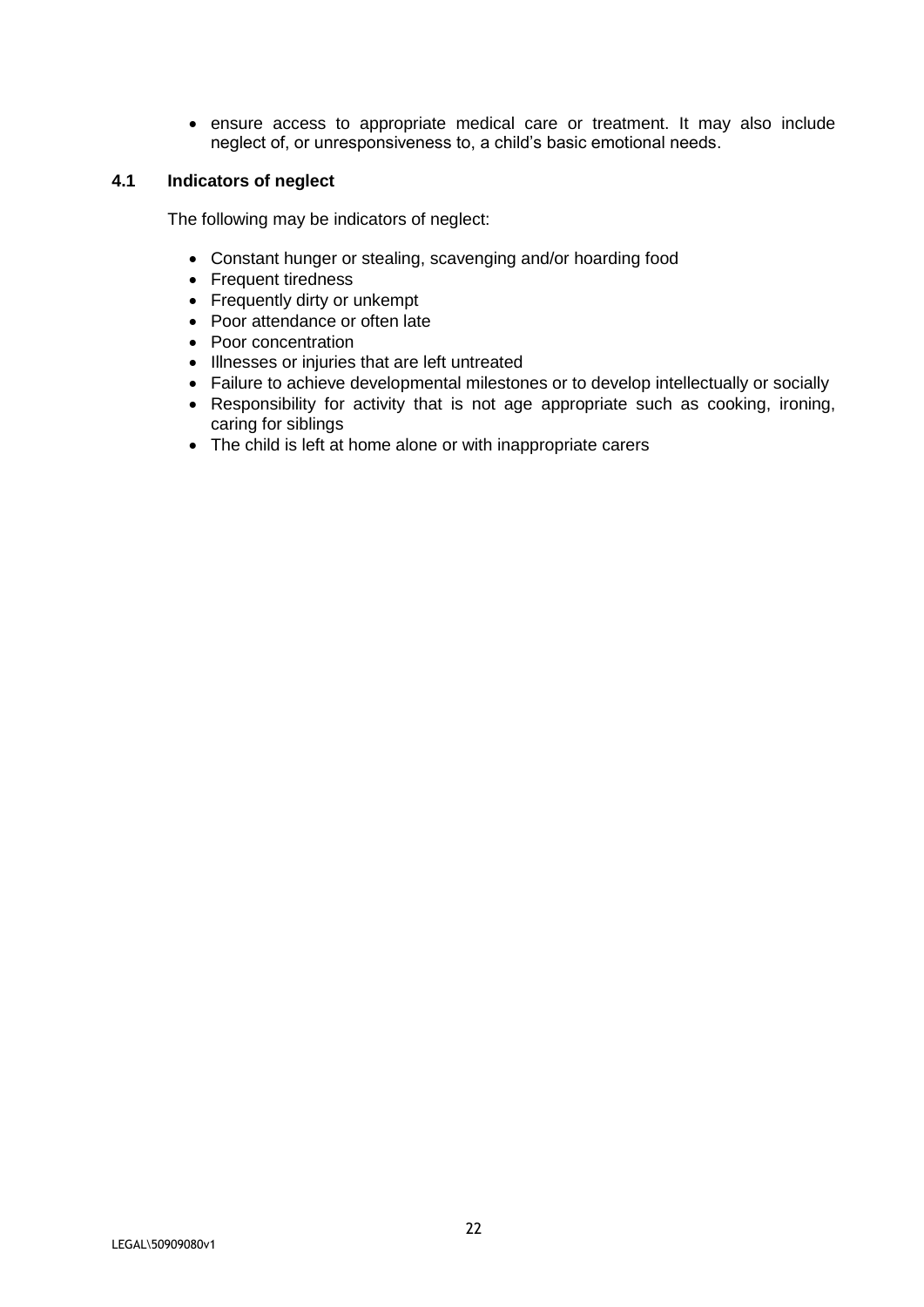# **Appendix Two - Related Safeguarding policies and procedures**

- Staff behaviour/code of conduct
- Physical intervention and the use of reasonable force
- Behaviour
- Personal and intimate care
- Complaints procedure
- Anti-bullying
- Safe working practice [Professional and Personnel Relationships \(cimpress.io\)](https://c-cluster-110.uploads.documents.cimpress.io/v1/uploads/13ecce28-e8f2-49e9-83c6-c29337cd8071~110/original?tenant=vbu-digital)
- Whistleblowing
- SEN
- Recruitment and selection
- Managing allegations
- Grievance and disciplinary
- Data records and management policy
- Parent and pupil privacy notice
- Information (Data protection) policy

### **Missing children**

• Hull schools - [Children Missing from Education \(proceduresonline.com\)](https://hullscb.proceduresonline.com/chapters/p_ch_missing_educ.html)

### **Resolving inter-agency professional disagreement (Escalation)**

• Hull schools - [Resolving Inter-agency Disagreements Guidance \(Escalation Policy\)](https://hullscb.proceduresonline.com/chapters/p_resolving.html)  [\(proceduresonline.com\)](https://hullscb.proceduresonline.com/chapters/p_resolving.html)